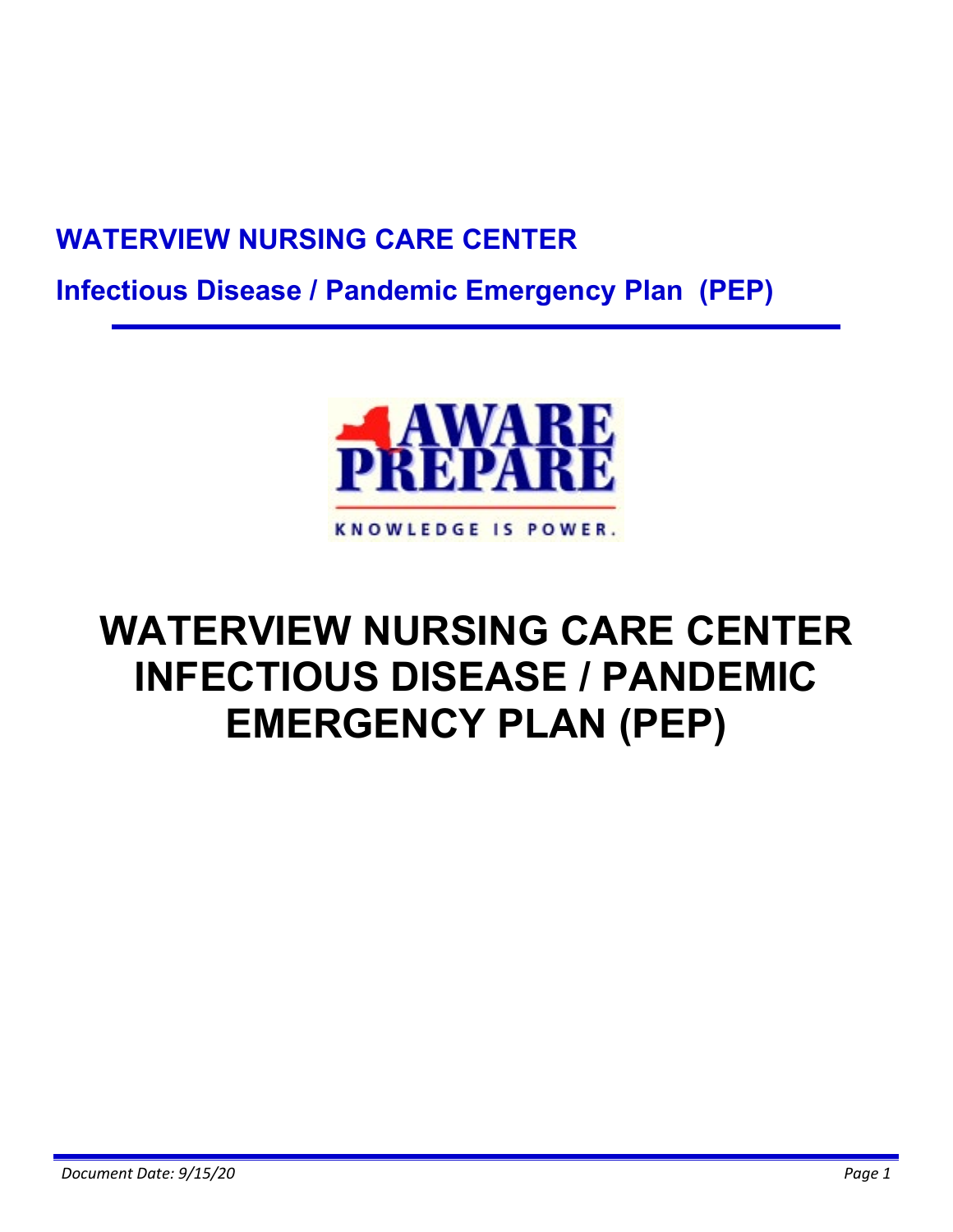### **1 INTRODUCTION**

As the COVID-19 pandemic surged around the world, Skilled Nursing Facilities and congregate care setting were especially at risk during this outbreak. Complicating the response further was that this pandemic was caused by a new pathogen, (novel virus), and to which there was no natural immunity or vaccination. We are still learning about how this disease is transmitted, which population is the most vulnerable and the best course of treatment. As a result of this, the State and Federal governments have enacted additional requirements for the safe operation of a home. This document lays out the required elements of new legal and regulatory responsibilities during a pandemic. All posted Policies and Procedures are current as of September 15, 2020 and are based on the current knowledge of Covid -19, CDC and DOH guidelines, regulations and NY Executive Orders as they exist. This Plan and the Policies and Procedures contained within are subject to amendment in accordance with any change to regulations, guidance and/or executive orders regarding this or any future pandemic.

### **2 PREPAREDNESS TASKS FOR ALL INFECTIOUS DISEASE EVENTS**

#### **2.1 Staff Education on Infectious Diseases**

- The Facility Infection Preventionist (IP) in conjunction with Inservice Coordinator/Designee, must provide education on Infection Prevention and Management upon the hiring of new staff, as well as ongoing education on an annual basis and as needed should a facility experience the outbreak of an infectious disease.
- The IP/ Designee will conduct annual competency-based education on hand hygiene and donning/doffing Personal Protective Equipment (PPE) for all staff.
- The IP in conjunction with the Inservice Coordinator will provide in-service training for all staff on Infection Prevention policies and procedures as needed for event of an infectious outbreak including all CDC and State updates/guidance

(See Appendix A IPCP & Appendix B PPE Usage)

#### **2.2 Develop/Review/Revise and Enforce Existing Infection Prevention Control, and Reporting Policies**

The facility will continue to review/revise and enforce existing infection prevention control and reporting policies. The Facility will update the Infection Control Manual, which is available in a digital and print form for all staff, annually or as may be required during an event. From time to time, the facility management will consult with local Epidemiologist to ensure that any new regulations and/or areas of concern as related to Infection Prevention and Control are incorporated into the Facilities Infection Control Prevention Plans.

#### **2.3 Conduct Routine / Ongoing, Infectious Disease Surveillance**

- The Quality Assurance (QA) Committee will review all resident infections as well as the usage of antibiotics, on a monthly basis so as to identify any tends and areas for improvement.
- At daily Morning Meeting, the IDT team will identify any issues regarding infection control and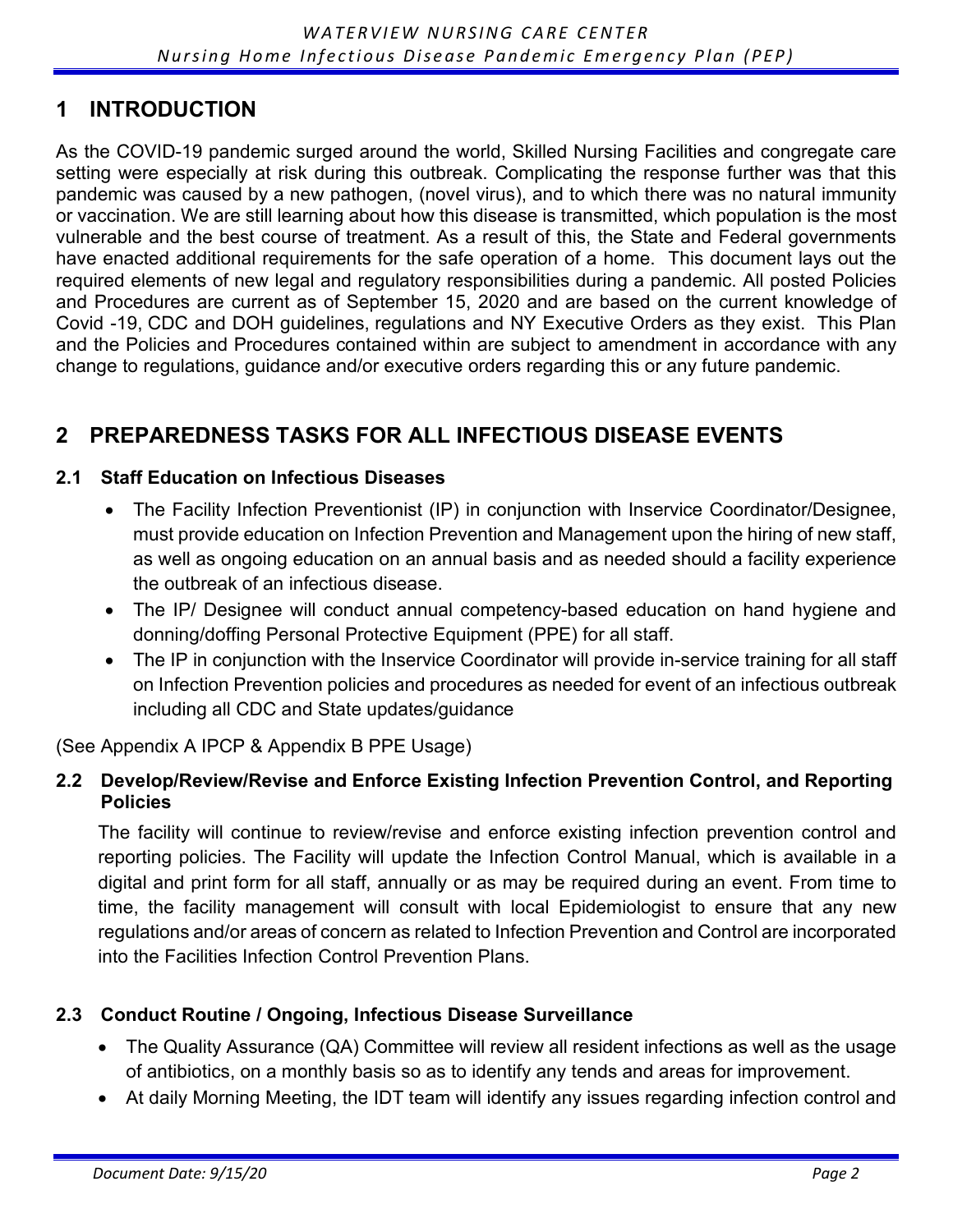prevention.

- As needed, the Director of Nursing (DON)/Designee will establish Quality Assurance Performance Projects (QAPI) to identify root cause(s) of infections and update the facility action plans, as appropriate. The results of this analysis will be reported to the QA committee.
- All staff are to receive annual education as to the need to report any change in resident condition to supervisory staff for follow up.
- Staff will identify the rate of infectious diseases and identify any significant increases in infection rates and will be addressed.
- Facility acquired infections will be tracked/reported by the Infection Preventionist.

(See Appendix A. IPCP )

#### **2.4 Develop/Review/Revise Plan for Staff Testing/Laboratory Services**

- The Facility will conduct staff testing, if indicated, in accordance with NYS regulations and Epidemiology recommendations for a given infectious agent.
- The facility shall have prearranged agreements with laboratory services to accommodate any testing of residents and staff including consultants and agency staff. These arrangements shall be reviewed by administration not less than annually and are subject to renewal, replacement or additions as deemed necessary. All contacts for labs will be updated and maintained in the communication section of the Emergency Preparedness Manual.
- Administrator/ DON/Designee will check daily for staff and resident testing results and take action in accordance with State and federal guidance.

(See CEMP Sec 1.2 Emergency Contacts) (See Appendix C Staff Testing)

#### **2.5 Staff Access to Communicable Disease Reporting Tools**

- The facility has access to Health Commerce System (HCS), and all roles are assigned and updated as needed for reporting to NYSDOH.
- The following Staff Members have access to the NORA and HERDS surveys: Administrator, Director of Nursing, Infection Preventionist, and Assistant Director of Nursing. Should a change in staffing occur, the replacement staff member will be provided with log in access and Training for the NORA and HERDS Survey
- The IP/designee will enter any data in NHSN as per CMS/CDC guidance

(See Appendix A. IPCP)

#### **2.6 Develop/Review/Revise Internal Policies and Procedures for Stocking Needed Supplies**

- The Medical Director, Director of Nursing, Infection Control Practitioner, Safety Officer, and other appropriate personnel will review the Policies for stocking needed supplies.
- The facility has contracted with Pharmacy Vendor (See CEMP Sec.1.2) to arrange for 4-6 weeks supply of resident medications to be delivered should there be a Pandemic Emergency.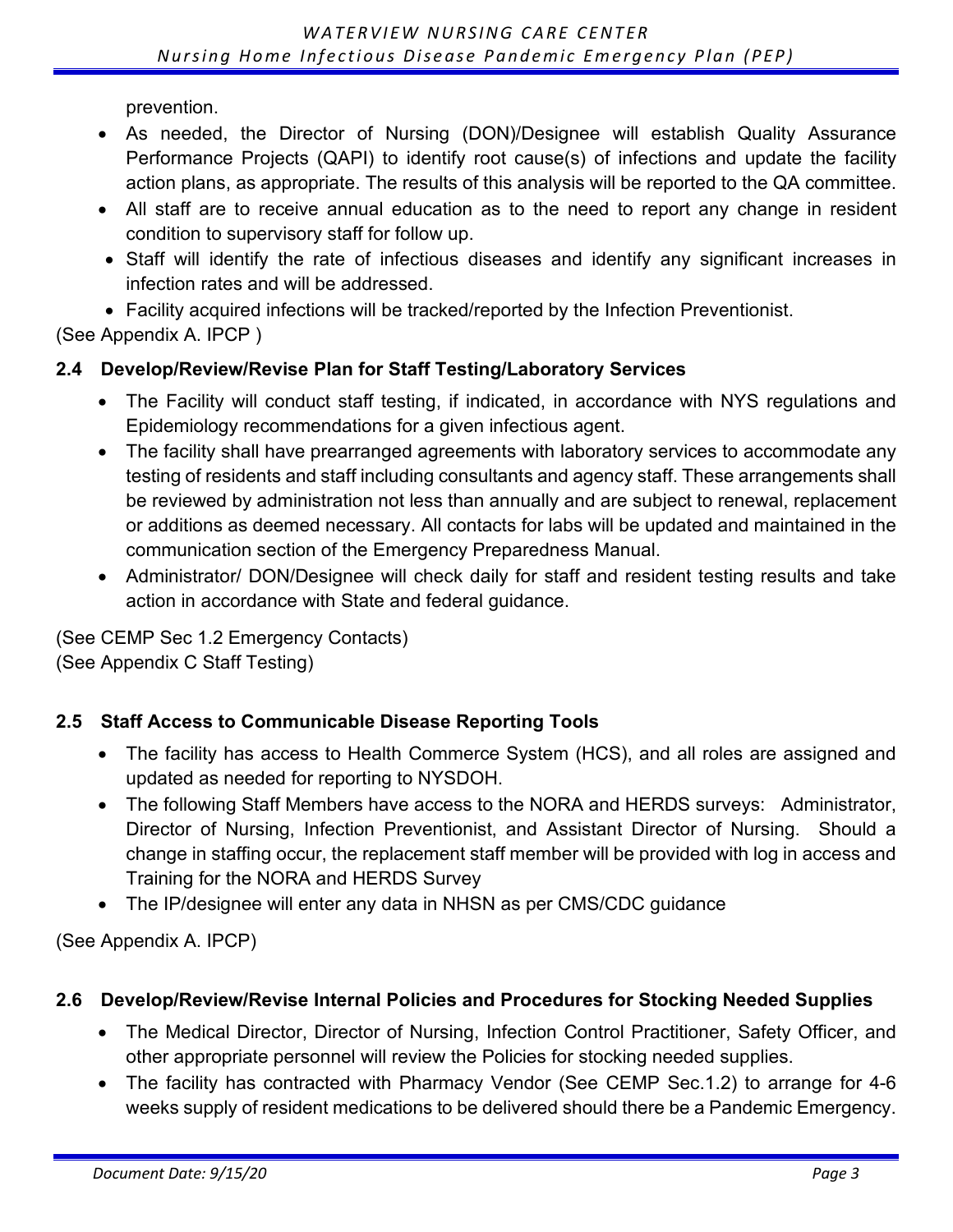- The facility has established par Levels for Environmental Protection Agency (EPA) approved environmental cleaning agents based on pandemic usage.
- The facility has established par Levels for PPE.

(See CEMP Section 24.7, CEMP Appendix H Emergency supplies) (See Appendix B PPE & Appendix D Environmental Cleaning)

#### **2.7 Develop/Review/Revise Administrative Controls with regards to Visitation and Staff Wellness**

- All sick calls will be monitored by Department Heads to identify any staff pattern or cluster of symptoms associated with infectious agent. Each Dept will keep a line list of sick calls and report any issues to IP/DON during Morning Meeting. All staff members are screened on entrance to the facility to include symptom check and thermal screening.
- Visitors will be informed of any visiting restriction related to an Infection Pandemic and visitation restriction will be enforced/lifted as allowed by NYSDOH.
- A contingency staffing plan is in place that identifies the minimum staffing needs and prioritizes critical and non-essential services, based on residents' needs and essential facility operations. The staffing plan includes collaboration with local and regional DOH planning and CMS to address widespread healthcare staffing shortages during a crisis.

(See CEMP Sec. 24 Emergency Staffing & Appendix E Visitation & Screening)

#### **2.8 Develop/Review/Revise Environmental Controls related to Contaminated Waste**

- Areas for contaminated waste are clearly identified as per NYSDOH guidelines
- The facility environmental coordinator shall follow all Department of Environmental Conservation (DEC) and DOH rules for the handling of contaminated waste. The onsite storage of waste shall be labeled and in accordance with all regulations. The handling policies are available in the Environmental Services Manual. Any staff involved in handling of contaminated product shall be trained in procedures prior to performing tasks and shall be given proper PPE.
- The facility will amend the Policy and Procedure on Biohazardous wastes as needed related to any new infective agents.

(See Appendix F Regulated Medical Waste)

#### **2.9 Develop/Review/Revise Vendor Supply Plan for food, water, and medication**

- The facility currently has a 3-4 days' supply of food and water available. This is monitored on a quarterly basis to ensure that it is intact and safely stored.
- The facility has adequate supply of stock medications for 4-6 weeks.
- The facility has access to a minimum of 2 weeks supply of needed cleaning/sanitizing agents in accordance with storage and NFPA/Local guidance. The supply will be checked each quarter and weekly as needed during a Pandemic. A log will be kept by the Department head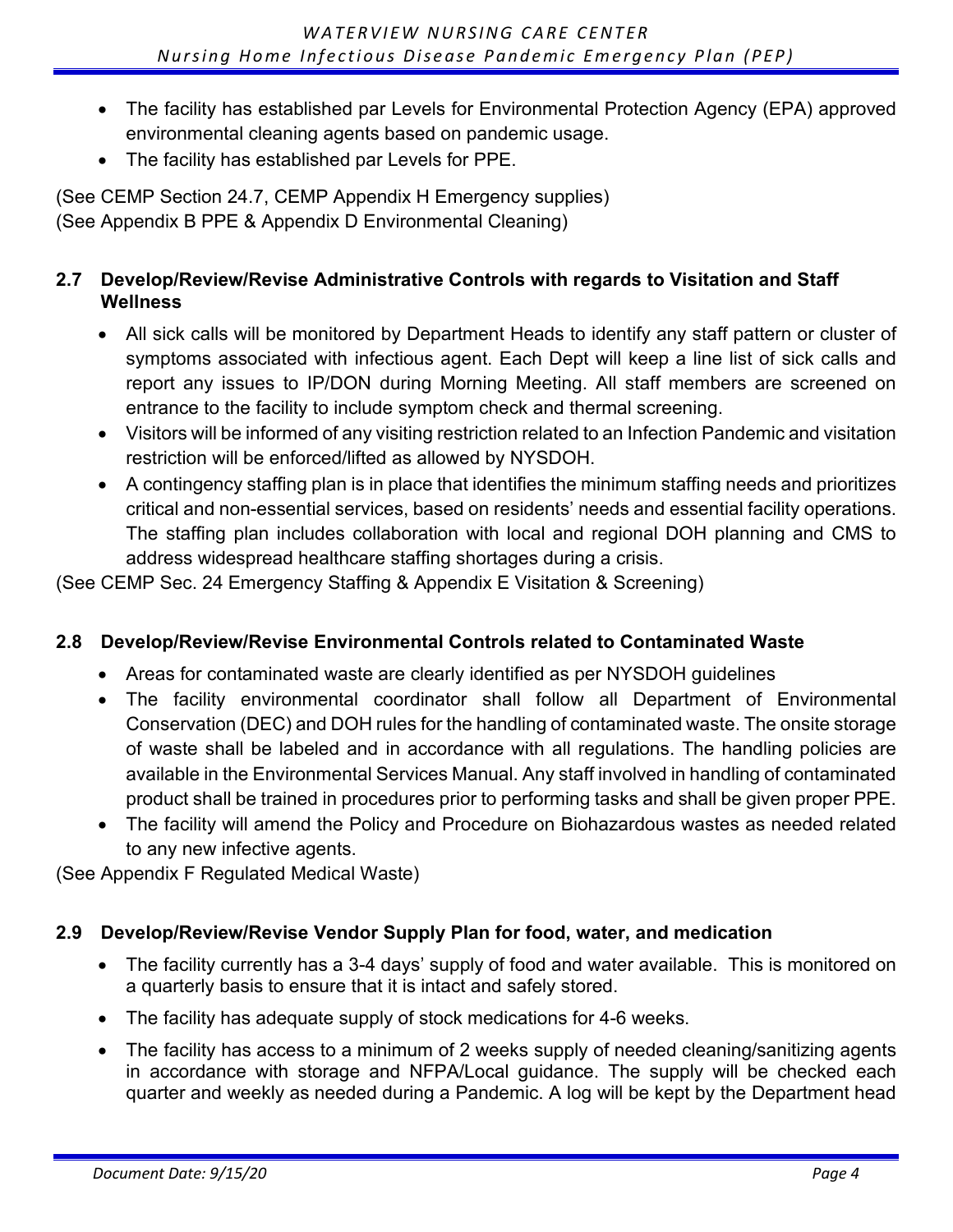responsible for monitoring the supply and reporting to Administrator any specific needs and shortages.

(See CEMP Appendix H Emergency Supplies)

#### **2.10 Develop Plans to Ensure Residents are Cohorted based on their Infectious Status**

- Residents are isolated/cohorted based on their infection status in accordance with applicable NYSDOH and Centers for Disease Control guidance.
- The facility Administration maintains communication with Local Epidemiologist, NYS DOH, and CDC to ensure that all new guidelines and updates are being adhered to with respect to Infection Prevention.
- The Cohort will be divided into three groups: Unknown, Negative, and Positive as it relates to the infectious agent.
- The resident will have a comprehensive care plan developed indicating their Cohort Group and specific interventions needed.

(See Appendix G Cohorting)

#### **2.11 Develop a Plan for Cohorting residents using a part of a unit, dedicated floor or wing, or group of rooms**

- The Facility will dedicate a wing or group of rooms at the end of a unit in order to Cohort residents. This area will be clearly demarcated as isolation area.
- Appropriate transmission-based precautions will be adhered to for each of the Cohort Groups as stipulated by NYS DOH
- Staff will be educated on the specific requirements for each Cohort Group.
- Residents that require transfer to another Health Care Provider will have their Cohort status communicated to provider and transporter and clearly documented on the transfer paper work.
- All attempts will be made to have dedicated caregivers assigned to each Cohort group and to minimize the number of different caregivers assigned.

(See Appendix G Cohorting)

#### **2.12 Develop/Review/Revise a Plan to Ensure Social Distancing Measures**

- The facility will review/ revise the Policy on Communal Dining Guidelines and Recreational Activities during a Pandemic to ensure that Social Distancing is adhered to in accordance with State and CDC guidance.
- The facility will review/revise the Policy on Recreational Activities during a Pandemic to ensure that Social Distancing is adhered to in accordance with State and CDC guidelines. Recreation Activities will be individualized for each resident.
- The facility will ensure staff break rooms and locker rooms allow for social distancing of staff
- All staff will be re-educated on these updates as needed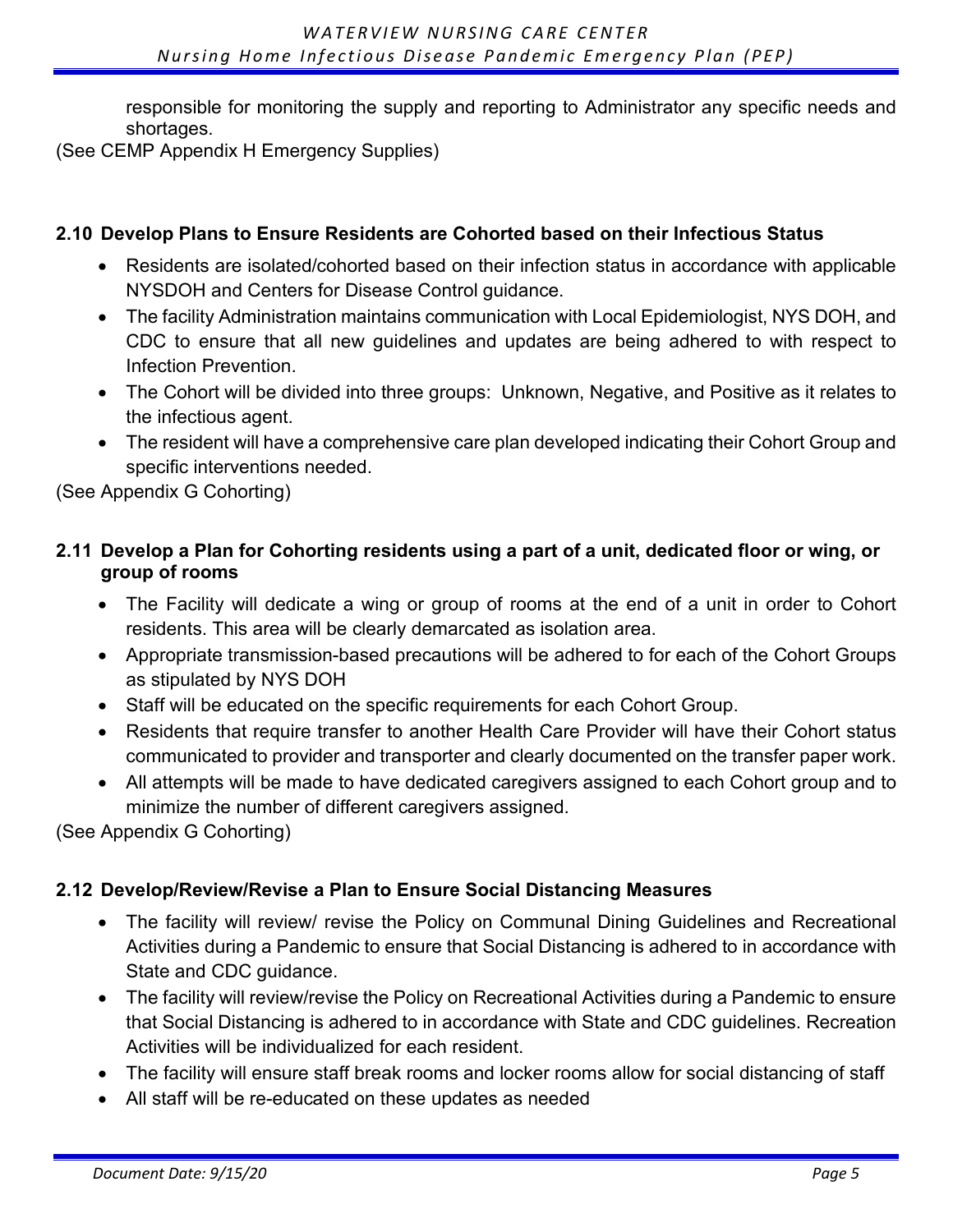(See Appendix H Dinning & Appendix I Recreational Services)

#### **2.13 Develop/Review/Revise a Plan to Recover/Return to Normal Operations**

- The facility will adhere to directives as specified by, State and CDC guidance at the time of each specific infectious disease or pandemic event e.g., regarding how, when, which activities/procedures/restrictions may be eliminated, restored and the timing of when those changes may be executed.
- The facility will maintain communication with the local NYS DOH and CMS and follow guidelines for returning to normal operations. The decision for outside consultants will be made on a case by case basis taking into account medical necessity and infection levels in the community. During the recovery period residents and staff will continue to be monitored daily in order to identify any symptoms that could be related to the infectious agent.

(See CEMP Sec. 27 & Appendix 56 COOP Plan)

### **3 ADDITIONAL PREPAREDNESS PLANNING TASKS FOR PANDEMIC EVENTS**

#### **3.1 Develop/Review/Revise a Pandemic Communication Plan**

- The Administrator in conjunction with the Social Service Director will ensure that there is an accurate list of each resident's Representative, and preference for type of communication.
- Communication of a pandemic includes utilizing established Staff Contact List to notify all staff members in all departments.
- The Facility will update website on the identification of any infectious disease outbreak of potential pandemic.

(See CEMP Sec. 20 Staff Notification) (See Appendix J. Resident & Family Communication)

#### **3.2 Develop/Review/Revise Plans for Protection of Staff, Residents, and Families Against Infection**

- Education of staff, residents, and representatives
- Screening of residents
- Screening of staff
- Visitor Restriction as indicated and in accordance with NYSDOH and CDC
- Proper use of PPE
- Cohorting of Residents and Staff

(See Appendix A IPCP 7, Appendix B PPE, Appendix E Visitation & Screening, Appendix G Cohorting)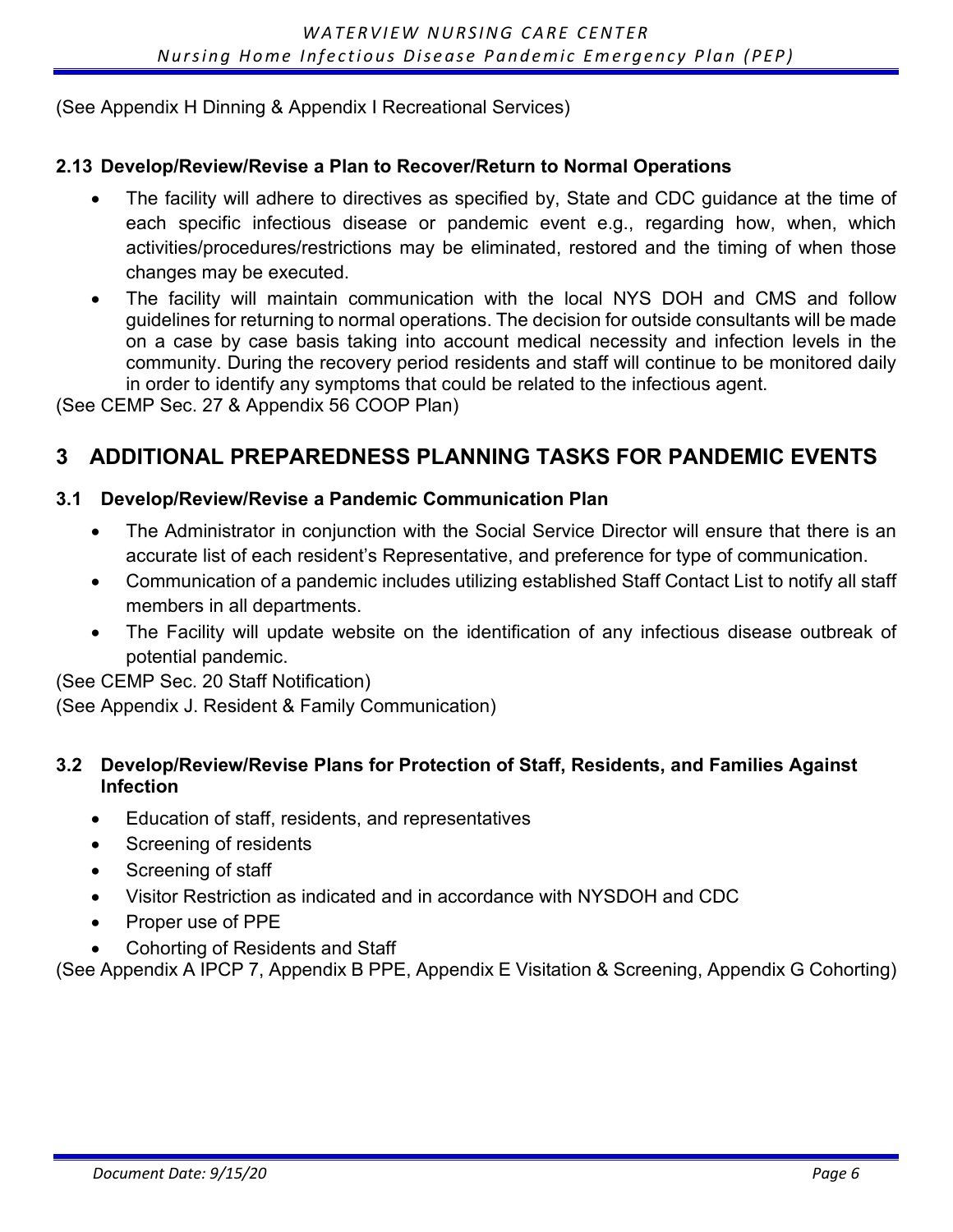### **4 RESPONSE TASKS FOR ALL INFECTIOUS DISEASE EVENTS**

#### **4.1 Guidance, Signage, Advisories**

- The facility will obtain and maintain current guidance, signage advisories from the NYSDOH and the U.S. Centers for Disease Control and Prevention (CDC) on disease-specific response actions.
- The Infection Preventionist/Designee will ensure that appropriate signage is visible in designated areas for newly emergent infectious agents
- The Infection Control Practitioner will be responsible to ensure that there are clearly posted signs for cough etiquette, hand washing, and other hygiene measures in high visibility areas.
- The Infection Preventionist/Designee will ensure that appropriate signage is visible in designated areas to heighten awareness on cough etiquette, hand hygiene and other hygiene measures in high visible areas.

(See Appendix L Gov't Agencies Contact)

#### **4.2 Reporting Requirements**

- The facility will assure it meets all reporting requirements for suspected or confirmed communicable diseases as mandated under the New York State Sanitary Code (10 NYCRR 2.10 Part 2), as well as by 10 NYCRR 415.19
- The DON/Infection Preventionist will be responsible to report communicable diseases via the NORA reporting system on the HCS
- The DON/Infection Preventionist will be responsible to report communicable diseases on NHSN as directed by CMS.

(See Appendix A IPCP)

#### **4.3 Signage (Refer to Section 4.1)**

#### **4.4 Limit Exposure**

- The facility will implement the following procedures to limit exposure between infected and non-infected persons and consider segregation of ill persons, in accordance with any applicable NYSDOH and CDC guidance, as well as with facility infection control and prevention program policies.
- Facility will Cohort residents according to their infection status
- Facility will monitor all residents to identify symptoms associated with infectious agent.
- Units will be quarantined in accordance with NYSDOH and CDC guidance and every effort will be made to cohort staff.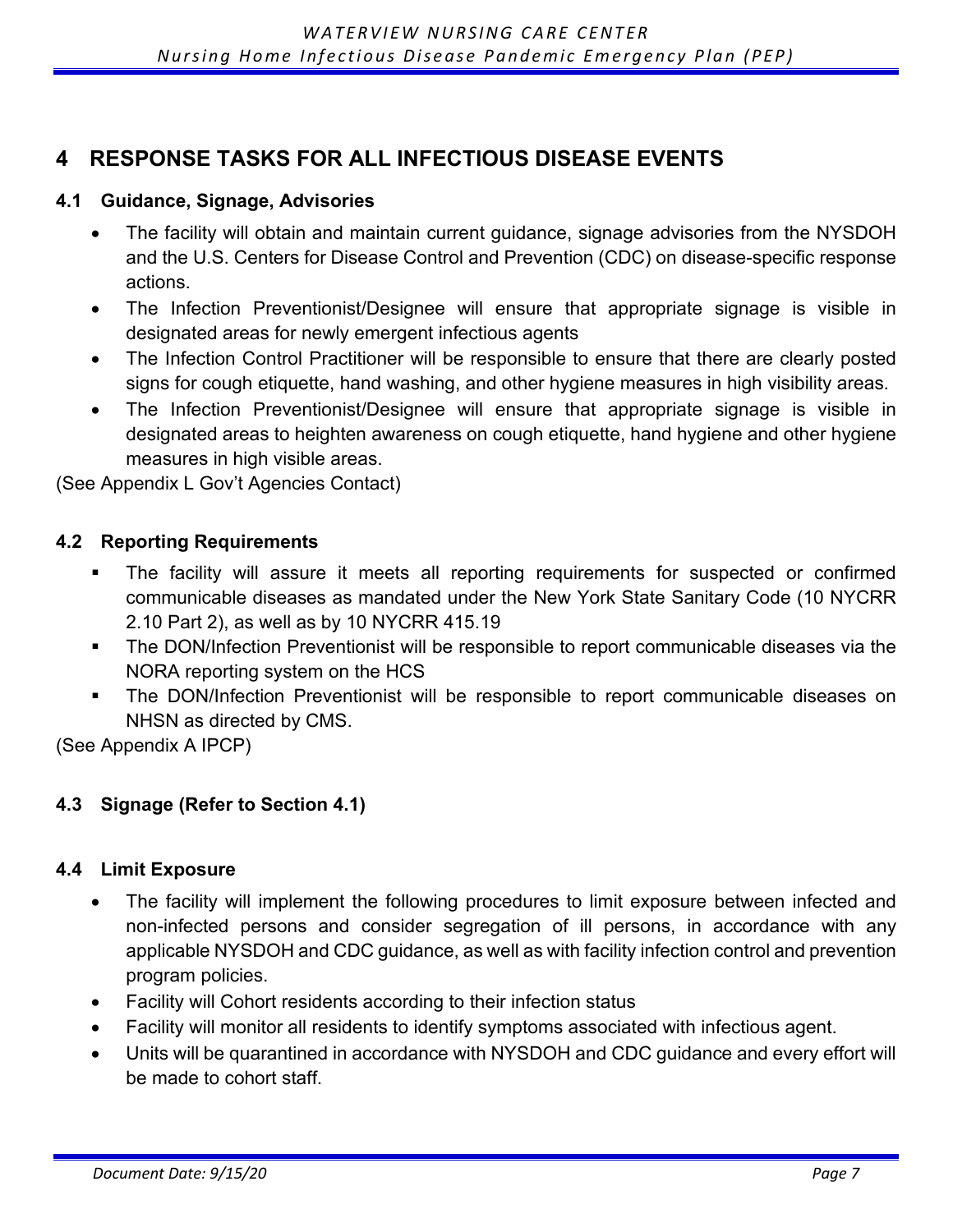- Facility will follow all guidance from NYSDOH regarding visitation, communal dining, and activities and update policy and procedure and educate all staff.
- Facility will centralize and limit entryways to ensure all persons entering the building are screened and authorized.
- Hand sanitizer will be available on entrance to facility, exit from elevators, and according to NYSDOH and CDC guidance
- Daily Housekeeping staff will ensure adequate hand sanitizer and refill as needed.

(See Appendix A IPCP & Appendix G Cohorting)

#### **4.5 Separate Staffing**

The facility will implement procedures to ensure that as much as is possible, separate staffing is provided to care for each infection status cohort, including surge staffing strategies.

(See CEMP Sec. 24 Emergency Staffing & Appendix G Cohorting)

#### **4.6 Conduct Cleaning/Decontamination**

• The facility will conduct cleaning/decontamination in response to the infectious disease utilizing cleaning and disinfection product/agent specific to infectious disease/organism in accordance with any applicable NYSDOH, EPA, and CDC guidance.

(See Appendix D Environmental Cleaning)

#### **4.7 Educate Residents, Relatives, and Friends About the Disease and the Facility's Response**

- The facility will implement procedures to provide residents, relatives, and friends with education about the disease and the facility's response strategy at a level appropriate to their interests and need for information.
- All residents will receive updated information on the infective agent, mode of transmission, requirements to minimize transmission, and all changes that will affect their daily routines.

(See Appendix A IPCP & Appendix J Communication)

#### **4.8 Policy and Procedures for Minimizing Exposure Risk (See section 4.4)**

- The facility will contact all staff including Agencies, vendors, other relevant stakeholders on the facility's policies and procedures related to minimizing exposure risks to residents and staff.
- Consultants that service the residents in the facility will be notified and arrangements made for telehealth, remote chart review, or evaluating medically necessary services until the recovery phase according to State and CDC guidelines.

(See Appendix E Visitation / Screening)

#### **4.9 Advise Vendors, Staff, and other stakeholders on facility policies to minimize exposure risks to residents**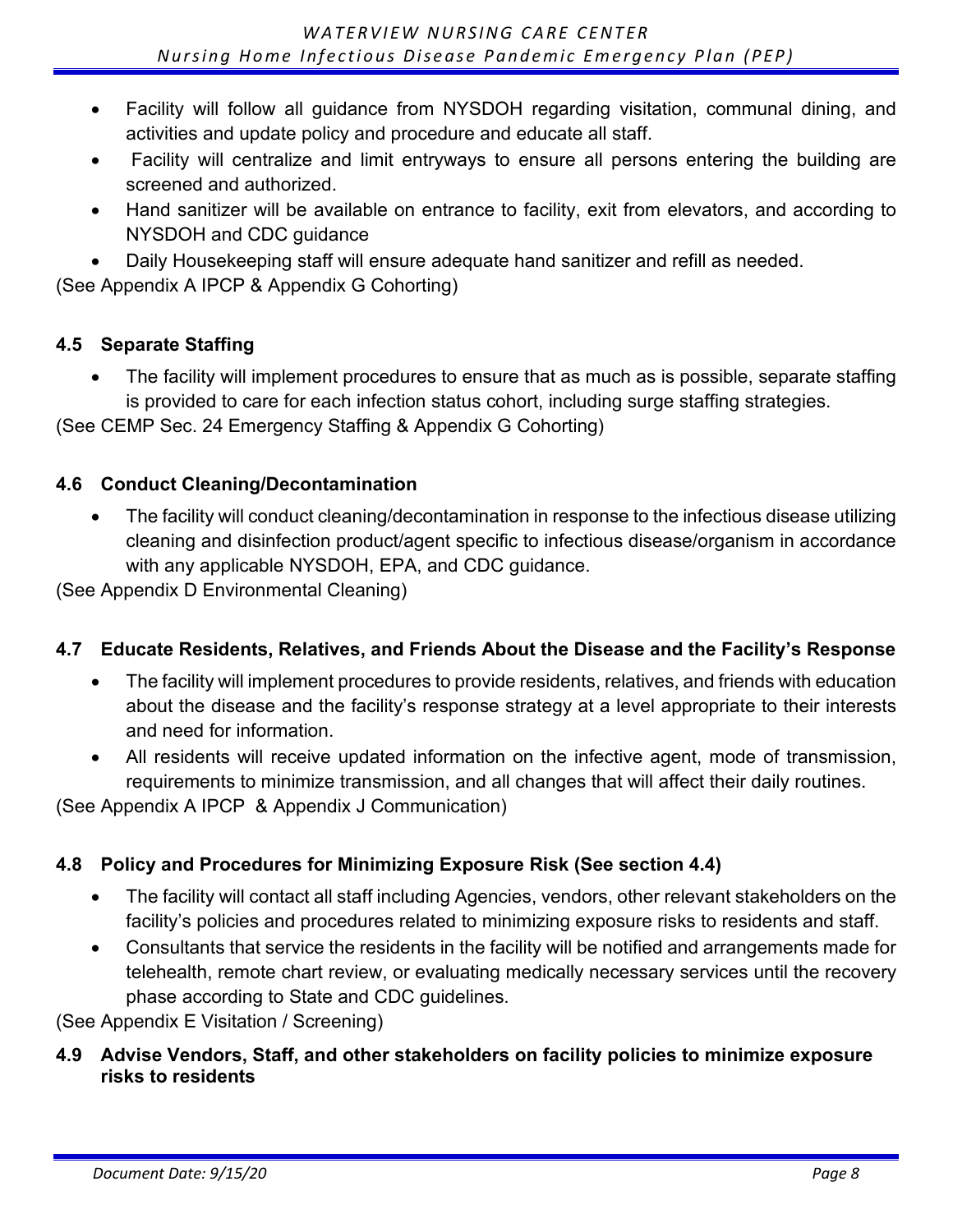- Subject to any superseding New York State Executive Orders and/or NYSDOH guidance that may otherwise temporarily prohibit visitors, the facility will advise visitors and vendors to limit/discontinue visits to reduce exposure risk to residents and staff.
- Emergency staff including EMS will be informed of required PPE to enter facility
- Vendors will be directed to drop off needed supplies and deliveries in a designated area to avoid entering the building.
- The facility will implement closing the facility to new admissions in accordance with any NYSDOH directives relating to disease transmission.

(See Appendix E Visitation / Screening)

#### **4.10 Limiting and Restriction of Visitation**

- The facility will limit and or restrict visitors as per the guidelines from the NYSDOH
- Residents and Representatives will be notified as to visitation restrictions and/or limitations as regulatory changes are made.

(See Appendix E Visitation / Screening)

### **5 ADDITIONAL RESPONSE TASKS FOR PANDEMIC EVENTS**

#### **5.1 Ensure Staff Are Using PPE Properly**

- The facility has an implemented Respiratory Protection Plan
- Appropriate signage shall be posted at all entry points, and on each residents', door indicating the type of transmission-based precautions that are needed.
- Staff members will receive re-education and have competency done on the donning and doffing of PPE.
- Infection Control rounds will be made by the DON, IP, and designee to monitor for compliance with proper use of PPE
- The facility has a designated person to ensure adequate and available PPE is accessible on all shifts and staff are educated to report any PPE issues to their immediate Supervisor

(See Appendix B PPE )

#### **5.2 Post a Copy of the Facility's PEP**

- The facility will post a copy of the facility's PEP in a form acceptable to the commissioner on the facility's public website and make available immediately upon request.
- The PEP plan will be available for review and kept in a designated area (Conference Room)

#### **5.3 The Facility Will Update Family Members and Guardians**

The facility will communicate with Residents, Representatives as per their preference i.e. Email, text messaging, calls/robocalls, hotline and document all communication preference in the CCP/medical record.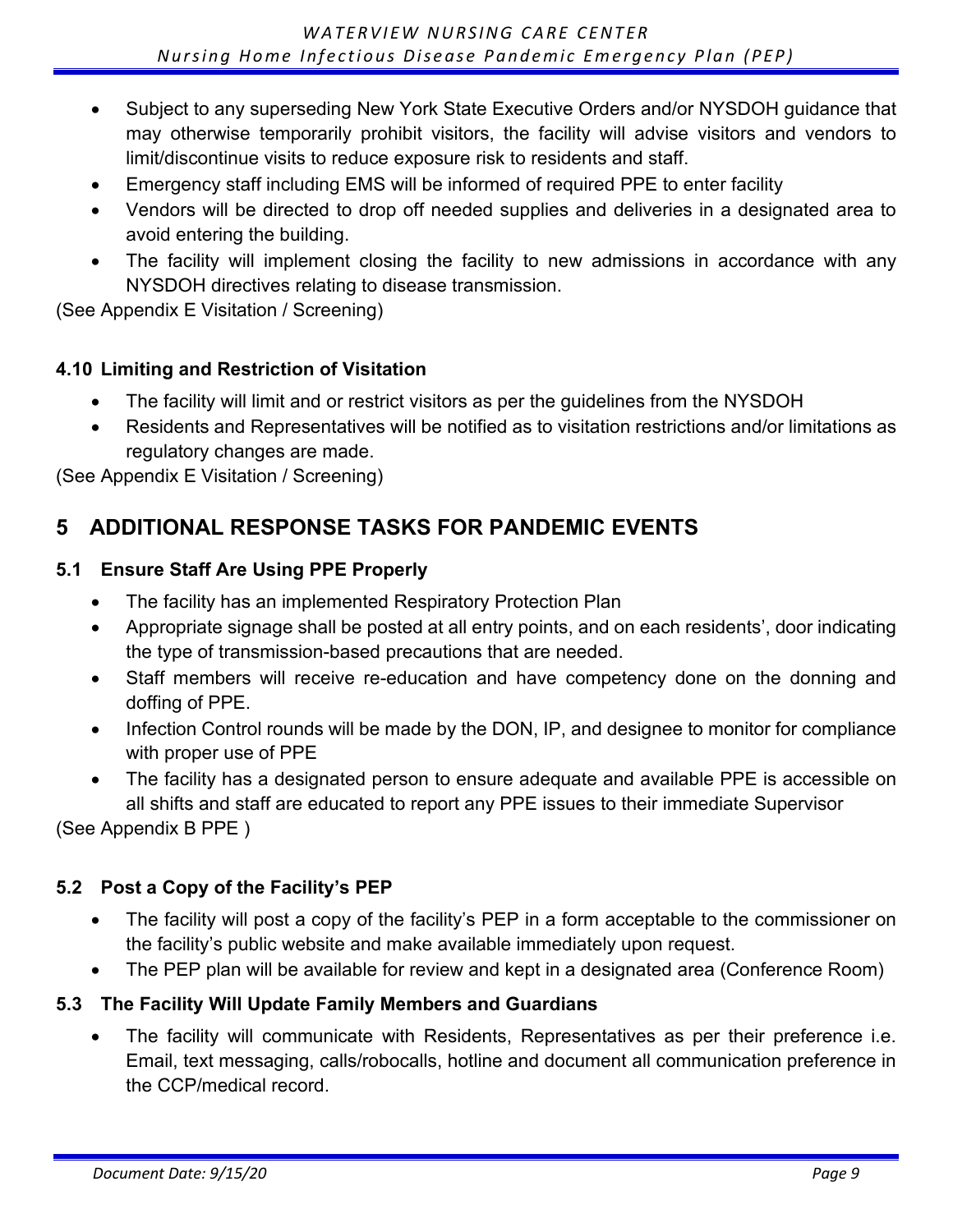- During a pandemic Representatives of residents that are infected will be notified daily by Nursing staff as to the resident's status.
- Representatives will be notified when a resident experience a change in condition
- Representatives will be notified weekly on the status of the pandemic at the facility including the number of pandemic infections.
- The Hotline message will be updated within 24 hours indicating any newly confirmed cases and/or deaths related to the infectious agent.
- Residents will be notified with regards to the number of cases and deaths in the facility unless they verbalize that they do not wish to be notified. This will be documented in the medical record/CCP
- All residents will be provided with daily access to communicate with their representatives. The type of communication will be as per the resident's preference i.e. video conferencing/telephone calls, and/or email.

(See Appendix J Communication)

#### **5.4 The Facility Will Update Families and Guardians Once a Week– (See Section 3.1 Above)**

#### **5.5 Implement Mechanisms for Videoconferencing**

- The facility will provide residents with no cost, daily access to remote videoconference or equivalent communication methods with Representatives
- The Director of Recreation/Designee will arrange for the time for all videoconferencing

(See Appendix I Recreational Services & Appendix J Communication)

#### **5.6 Implement Process/Procedures for Hospitalized Residents**

- The facility will implement the following process/procedures to assure hospitalized residents will be admitted or readmitted to such residential health care facility or alternate care site after treatment, in accordance with all applicable laws and regulations including but not limited to 10 NYCRR 415.3(i)(3)(iii), 415.19, and 415(i); and 42 CFR 483.15(e).
- Prior to Admission/readmission the DON/designee will review hospital records to determine resident needs and facility's ability to provide care including cohorting and treatment needs.

(See Appendix K Bed Hold During a Pandemic)

#### **5.7 Preserving a Resident's Place**

• The facility will implement processes to preserve a resident's place in a residential health care facility if such resident is hospitalized, in accordance with all applicable laws and regulations including but not limited to 18 NYCRR 505.9(d)(6) and 42 CFR 483.15(e).

(See Appendix K Bed Hold During a Pandemic)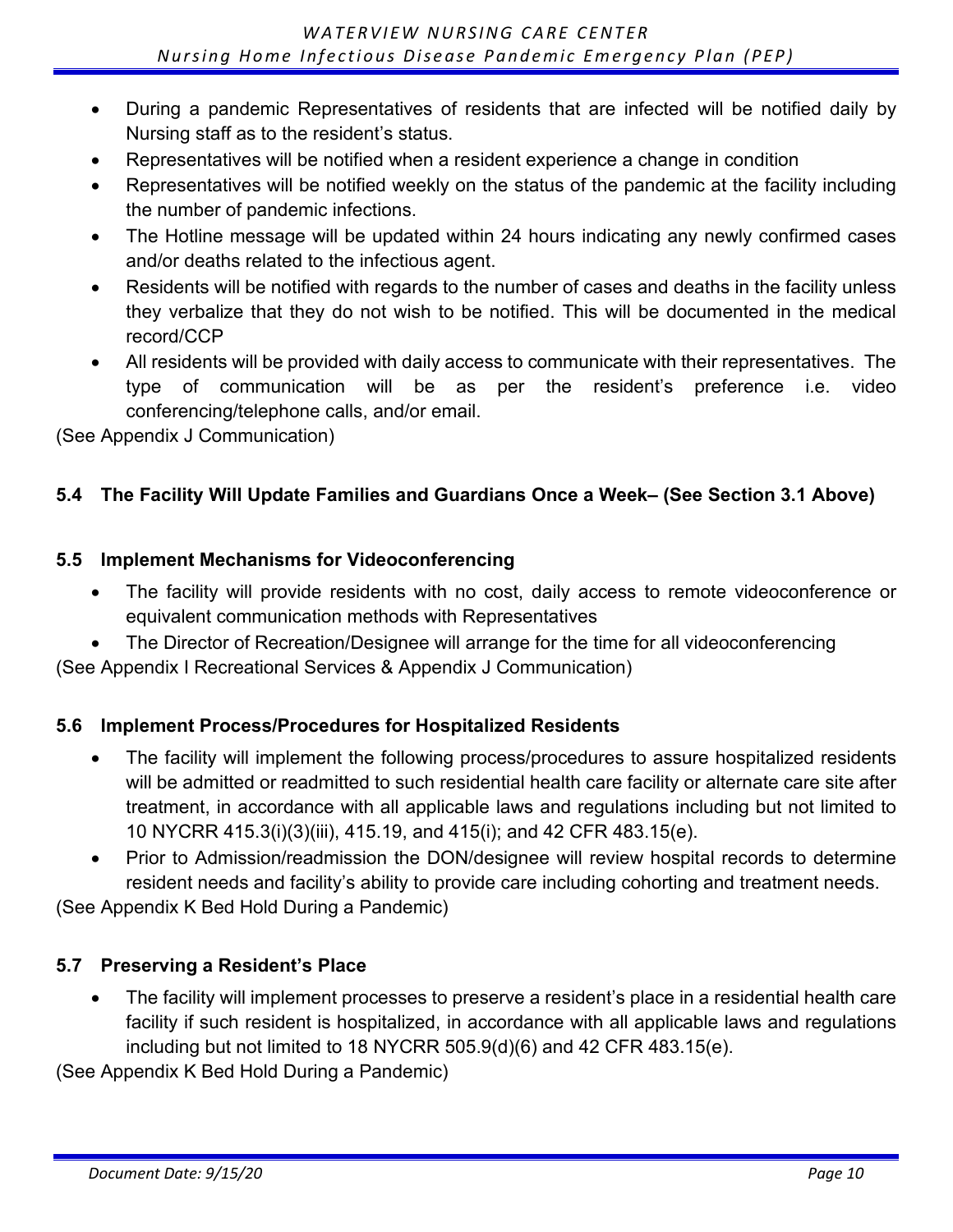#### **5.8 The Facility's Plan to Maintain at least a two-month supply of Personal Protective Equipment (PPE)**

- The facility has implemented procedures to maintain at least a two-month (60 day) supply of PPE (including consideration of space for storage) or any superseding requirements under New York State Executive Orders and/or NYSDOH regulations governing PPE supply requirements executed during a specific disease outbreak or pandemic.
- This includes, but is not limited to:
	- o N95 respirators
	- o Face shield
	- o Eye protection
	- o Isolation gowns
	- o Gloves
	- o Masks
	- o Sanitizer and disinfectants (meeting EPA Guidance current at the time of the pandemic)
	- $\circ$  Facility will calculate daily usage/burn rate to ensure adequate PPE

(See CEMP Section 24.7, CEMP Appendix H Emergency supplies) (See Appendix B PPE)

### **6 RECOVERY OF ALL INFECTIOUS DISEASE EVENTS**

#### **6.1 Activities/Procedures/Restrictions to be Eliminated or Restored**

• The facility will maintain review of, and implement procedures provided in NYSDOH and CDC recovery guidance that is issued at the time of each specific infectious disease or pandemic event, regarding how, when, which activities/procedures/restrictions may be eliminated, restored and the timing of when those changes may be executed.

(See CEMP Sec. 27 & Appendix 56 COOP Plan)

#### **6.2 Recovery/Return to Normal Operations**

- The facility will communicate any relevant activities regarding recovery/return to normal operations, with staff, families/guardians and other relevant stakeholders.
- The facility will ensure that during the recovery phase all residents and staff will be monitored and tested to identify any developing symptoms related to the infectious agent in accordance with State and CDC guidance.
- The facility will screen and test outside consultants that re-enter the facility, as per the NYS DOH guidelines during the recovery phase.

(See CEMP Sec. 27 & Appendix 56 COOP Plan) (See Appendix C Staff Testing)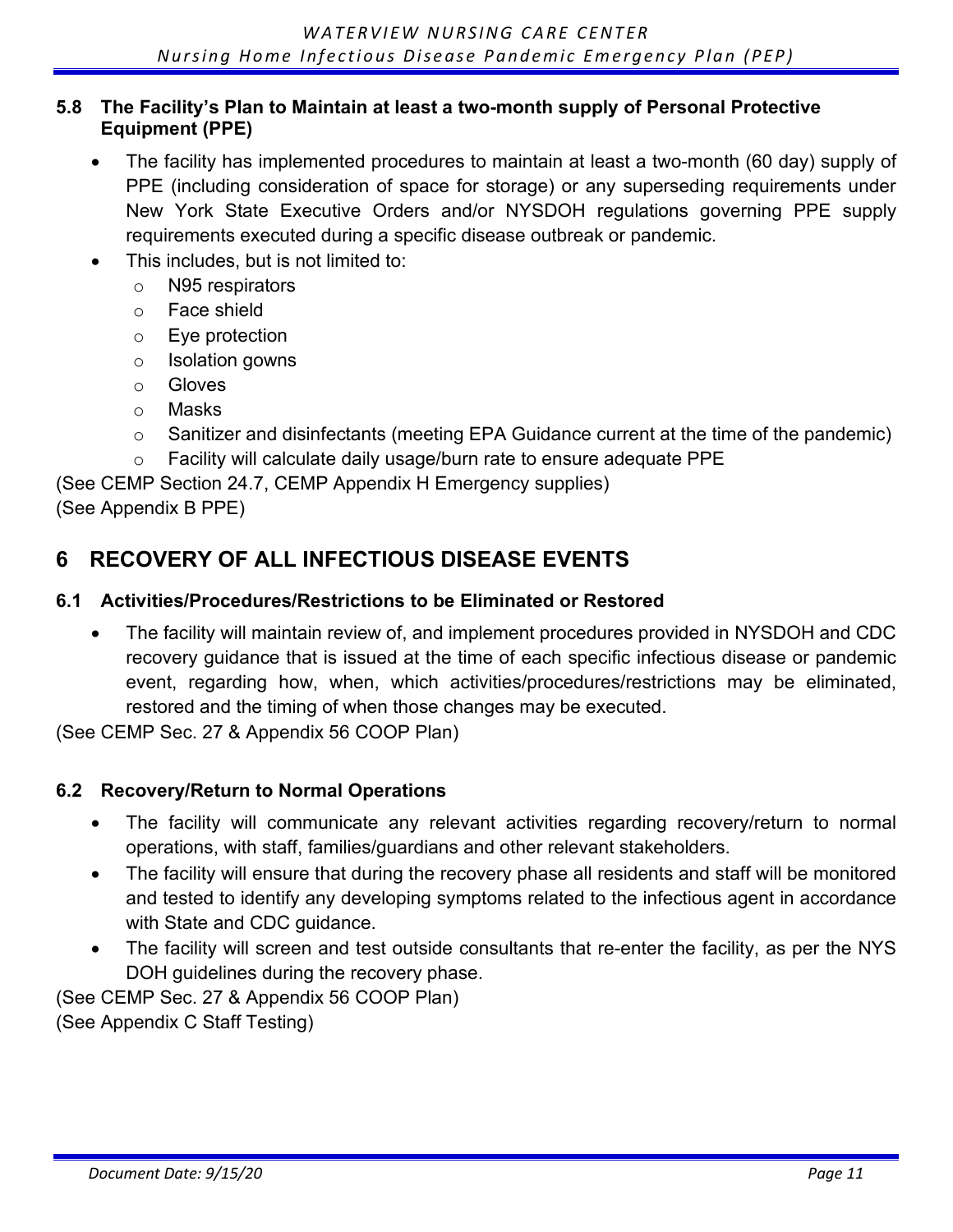### **7 APPENDIX A. INFECTION PREVENTION AND CONTROL PROGRAM (IPCP)**

#### **7.1 Introduction**

Waterview Nursing Care Center's infection prevention and control program is a facility-wide effort involving all disciplines and individuals and is an integral part of the quality assurance and performance improvement (QAPI) program.

The elements of the infection prevention and control program consist of coordination/oversight, policies/procedures, surveillance, data analysis, antibiotic stewardship, outbreak management, prevention of infection, employee education, and employee health and safety.

#### **7.2 Coordination and Oversight**

- 1. The infection prevention and control (IPC) program is coordinated and overseen by an infection preventionist (IP).
- 2. The qualifications and job responsibilities of the IP are outlined in the *Infection Preventionist Job Description*.
- 3. The IPC committee is responsible for reviewing and providing feedback on the overall program. Surveillance data and reporting information is used to inform the committee of potential issues and trends. Some examples of committee reviews may include:
	- a. Whether physician management of infections is optimal
	- b. Whether antibiotic usage patterns need to be changed because of the development of resistant strains
	- c. Whether there is appropriate follow up of acute infections
- 4. The committee meets regularly to review and revise any guidelines or policies

#### **7.3 Policies and Procedures**

- 1. Policies and procedures are utilized as the standards of the IPC program.
- 2. The IPC committee (medical Director, DNS and IP) and other key clinical and administrative staff will review the infection control policies at least annually. The review will include:
	- a. Updating or supplementing policies and procedures as needed;
	- b. Assessment of staff compliance with existing policies and regulations; and
	- c. Any trends or significant problems since the last review.

#### **7.4 Surveillance**

- 1. Surveillance tools are used for recognizing the occurrence of infections, recording their number and frequency, detecting outbreaks and epidemics, monitoring employee infections, and detecting unusual pathogens with infection control implications.
- 2. Standard criteria are used to distinguish community-acquired from facility-acquired infections.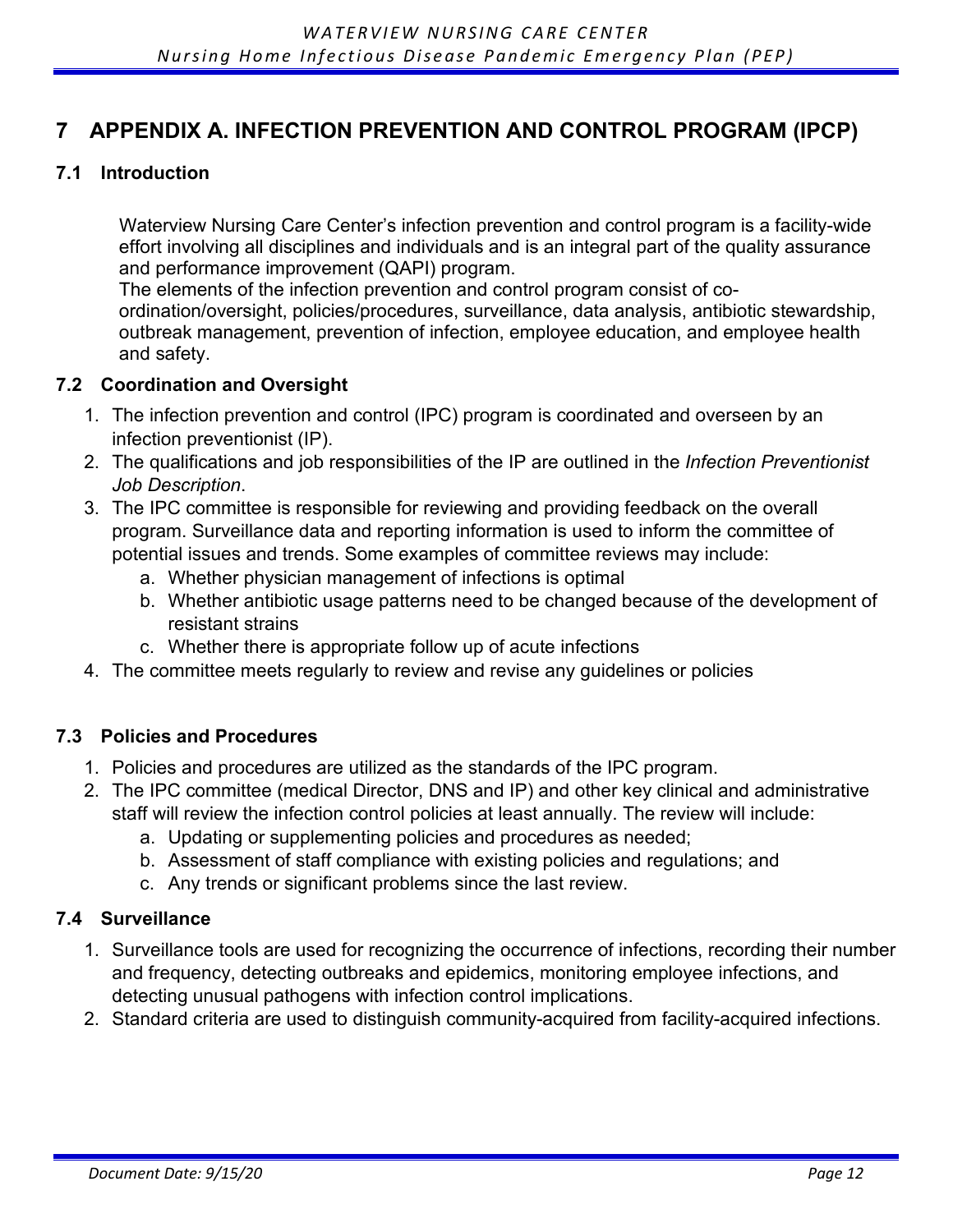#### **7.5 Antibiotic Stewardship**

- 1. Culture reports, sensitivity data, and antibiotic usage reviews are included in surveillance activities.
- 2. Medical criteria and standardized definitions of infections are used to help recognize and manage infections.
- 3. Antibiotic usage is evaluated and practitioners are provided feedback on reviews.

#### **7.6 Data Analysis**

- 1. Data gathered during surveillance is used to oversee infections and spot trends.
- 2. One method of data analysis is by manually calculating number of infections per 1000 resident days.

#### **7.7 Communication and Reporting**

In accordance with Public Health Law certain diseases are reported to the NYDOH

- 1. NYSDOH Regulated Article 28 nursing homes:
- a. Reporting of suspected or confirmed communicable diseases is mandated under the New York State Sanitary Code (10 NYCRR 2.10), as well as by 10 NYCRR 415.19.[1](#page-12-0)
- b. Any outbreak or significant increase in nosocomial infections above the norm or baseline in nursing home residents or employees must be reported to NYSDOH. This can be done electronically via the Nosocomial Outbreak Reporting Application (NORA). NORA is a NYSDOH Health Commerce System Application. Alternately, facilities may fax an [Infection Control Nosocomial Report Form \(DOH 4018\)](https://www.health.ny.gov/forms/doh-4018.pdf) on the DOH public website.
- − Facilities are expected to conduct surveillance that is adequate to identify background rates and detect significant increases above those rates. Healthcare associated infection outbreaks may also be reported to the LHD.

A single case of a [reportable communicable disease o](https://www.health.ny.gov/forms/instructions/doh-389_instructions.pdf)r any unusual disease (defined as a newly apparent or emerging disease or syndrome that could possibly be caused by a transmissible infectious agent or microbial toxin) must be reported to the local health department (LHD) where the patient/resident resides. In addition, if the reportable communicable disease is suspected or confirmed to be acquired at the NYSDOH regulated Article 28 nursing home, it must also be reported to the NYSDOH. This can be done electronically via the NORA, or, by faxing an Infection Control Nosocomial Report [Form \(DOH 4018\)](https://www.health.ny.gov/forms/doh-4018.pdf).

c. Reports must be made to the local health department in the county in which the facility is located (as the resident's place of residence) and need to be submitted within 24 hours of diagnosis. However, some diseases warrant prompt action and should be reported immediately by phone.

<span id="page-12-0"></span><sup>&</sup>lt;sup>1</sup> A list of diseases and information on properly reporting them can be found below.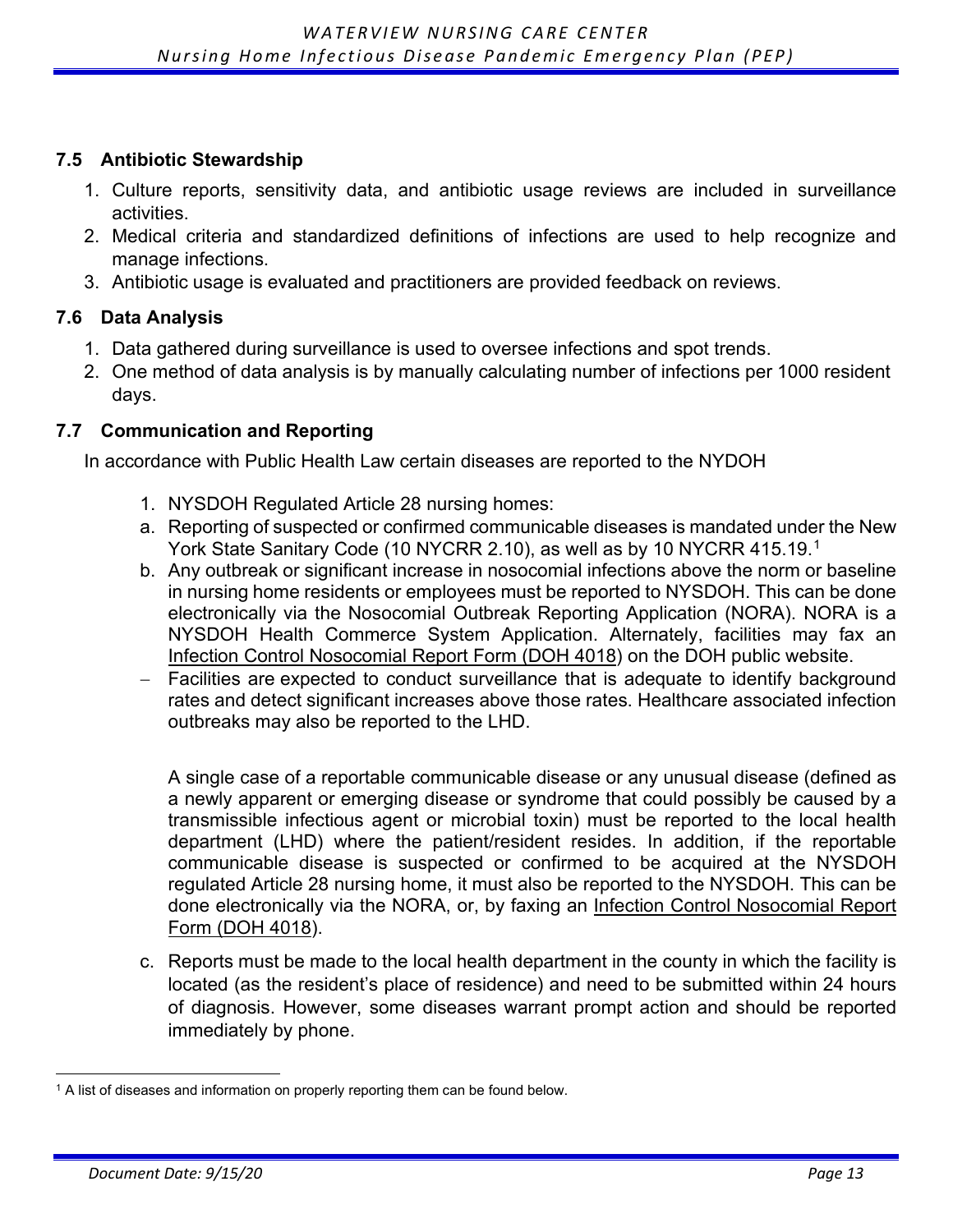- d. Categories and examples of reportable healthcare-associated infections include:
- An outbreak or increased incidence of disease due to any infectious agent (e.g. staphylococci, vancomycin resistant enterococci, Pseudomonas, Clostridioides difficile, Klebsiella, Acinetobacter) occurring in residents or in persons working in the facility.
- Intra-facility outbreaks of influenza, gastroenteritis, pneumonia, or respiratory syncytial virus.
- Foodborne outbreaks.
- Infections associated with contaminated medications, replacement fluids, or commercial products.
- Single cases of healthcare-associated infection due to any of the diseases on the Communicable Disease Reporting list. For example, single cases of nosocomial acquired Legionella, measles virus, invasive group A beta hemolytic Streptococcus.
- A single case involving Staphylococcus aureus showing reduced susceptibility to vancomycin.
- Clusters of tuberculin skin test conversions.
- A single case of active pulmonary or laryngeal tuberculosis in a nursing home resident or employee.
- Increased or unexpected morbidity or mortality associated with medical devices, practices or procedures resulting in significant infections and/or hospital admissions.
- Closure of a unit or service due to infections.
- e. Additional information for making a communicable disease report:
- Facilities should contact their NYSDOH regional epidemiologist or the NYSDOH Central Office Healthcare Epidemiology and Infection Control Program for general questions and infection control guidance or if additional information is needed about reporting to NORA. Contact information for NYSDOH regional epidemiologists and the Central Office Healthcare Epidemiology and Infection Control Program is located here: [https://www.health.ny.gov/professionals/diseases/reporting/communicable/infection/regi](https://www.health.ny.gov/professionals/diseases/reporting/communicable/infection/regional_epi_staff.htm) onal epi\_staff.htm. For assistance after hours, nights and weekends, call New York State Watch Center (Warning Point) at 518-292-2200.
- Call your local health department or the New York State Department of Health's Bureau of Communicable Disease Control at (518) 473-4439 or, after hours, at 1 (866) 881-2809; to obtain reporting forms (DOH-389), call (518) 474-0548.
- For facilities in New York City:
- $\circ$  Call 1 (866) NYC-DOH1 (1-866-692-3641) for additional information.
- o Use the [downloadable Universal Reporting Form \(PD-16\);](https://www1.nyc.gov/assets/doh/downloads/pdf/hcp/urf-0803.pdf) those belonging to NYC MED can [complete and submit the form online.](http://www.nyc.gov/health/nycmed)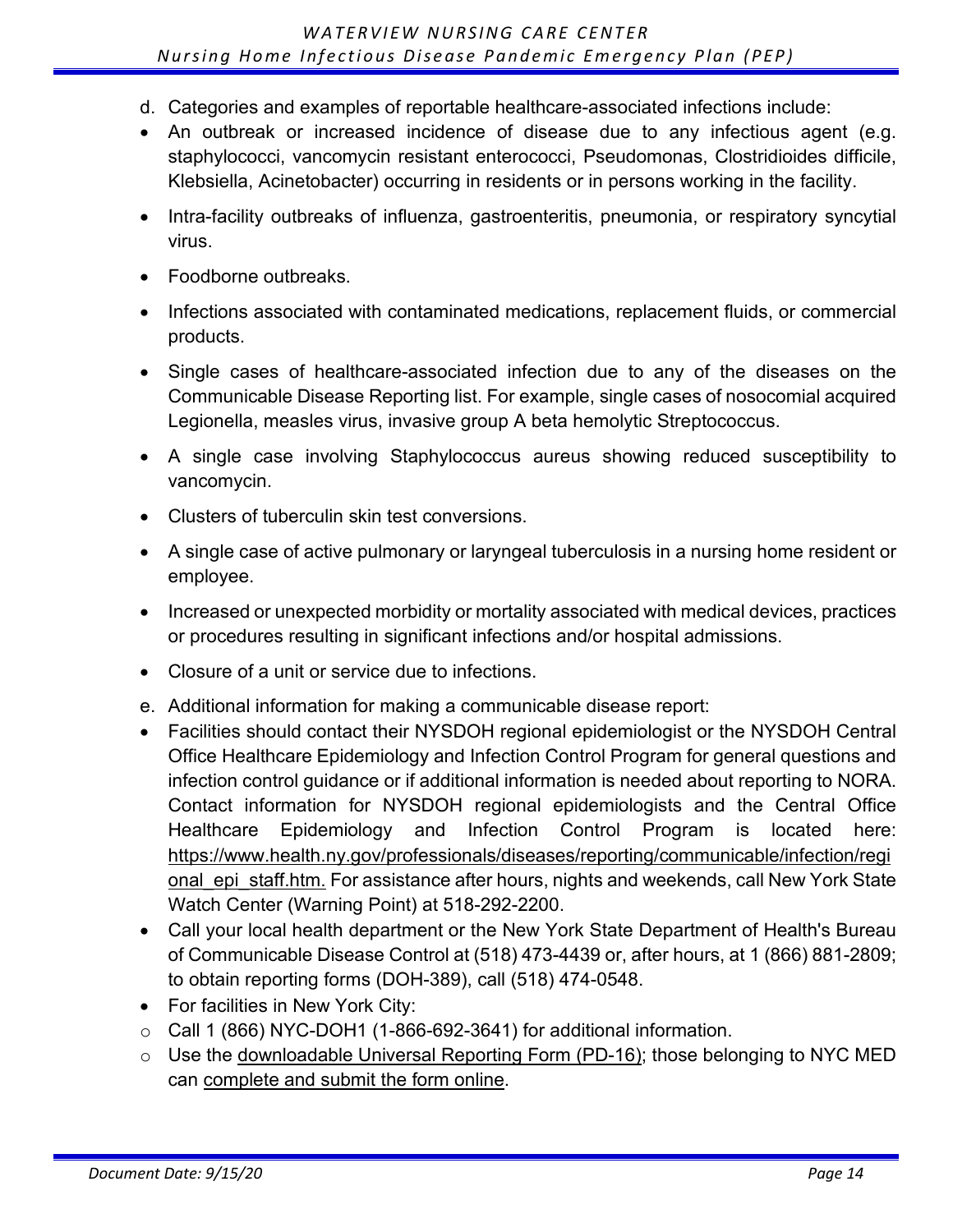- 2. Infection prevention/control will communicate with the Facility leadership, QA committee and healthcare personnel on issues specific to infection surveillance, prevention, and control. These issues will include, but may not be limited to:
- a. Facility-associated and community acquired infection surveillance findings (site specific);
- b. Compliance with performance improvement monitor(s) (i.e., hand hygiene);
- c. Results of environmental rounds;
- d. Relevant changes in infection prevent ion/control policies and /or guidelines
- 3. When a resident is referred or transferred and a facility-associated infection is identified, the infection prevention/control team will communicate with the referring and/or receiving health care facility.

#### **7.8 Outbreak /Epidemic/Pandemic Management**

- 1. Outbreak management is a process that consists of:
	- a. Determining the presence of an outbreak
	- b. Managing the affected residents
	- c. Preventing the spread to other residents
	- d. Documenting information about the outbreak
	- e. Reporting the information to appropriate public health authorities
	- f. Educating the staff, residents and healthcare representatives
	- g. Monitoring for recurrences
	- h. Reviewing the care after the outbreak has subsided
	- i. Recommending new or revised policies to handle similar events in the future

#### **7.9 Prevention of Infection**

- 1. Important facets of infection prevention include:
	- a. Identifying possible infections or potential complications of existing infections
	- b. Instituting measures to avoid complications
	- c. Educating staff and ensuring that they adhere to proper techniques and procedures
	- d. Enhancing screening for possible significant pathogens
	- e. Immunizing residents and staff to try to prevent illness
	- f. Implementing appropriate isolation precautions when necessary, and
	- g. Following established general and disease-specific guidelines such as those of the CDC.

#### **7.10 Immunization**

- 1. Immunization is a form of primary prevention
- 2. Widespread use of influenza vaccine in this nursing facility is strongly encouraged
- 3. Policies and procedures for immunization include the following:
	- a. The process for administering vaccines;
	- b. Who should be vaccinated;
	- c. Contraindications to vaccinations;
	- d. Obtaining consent;
	- e. Monitoring for side effects of vaccination, and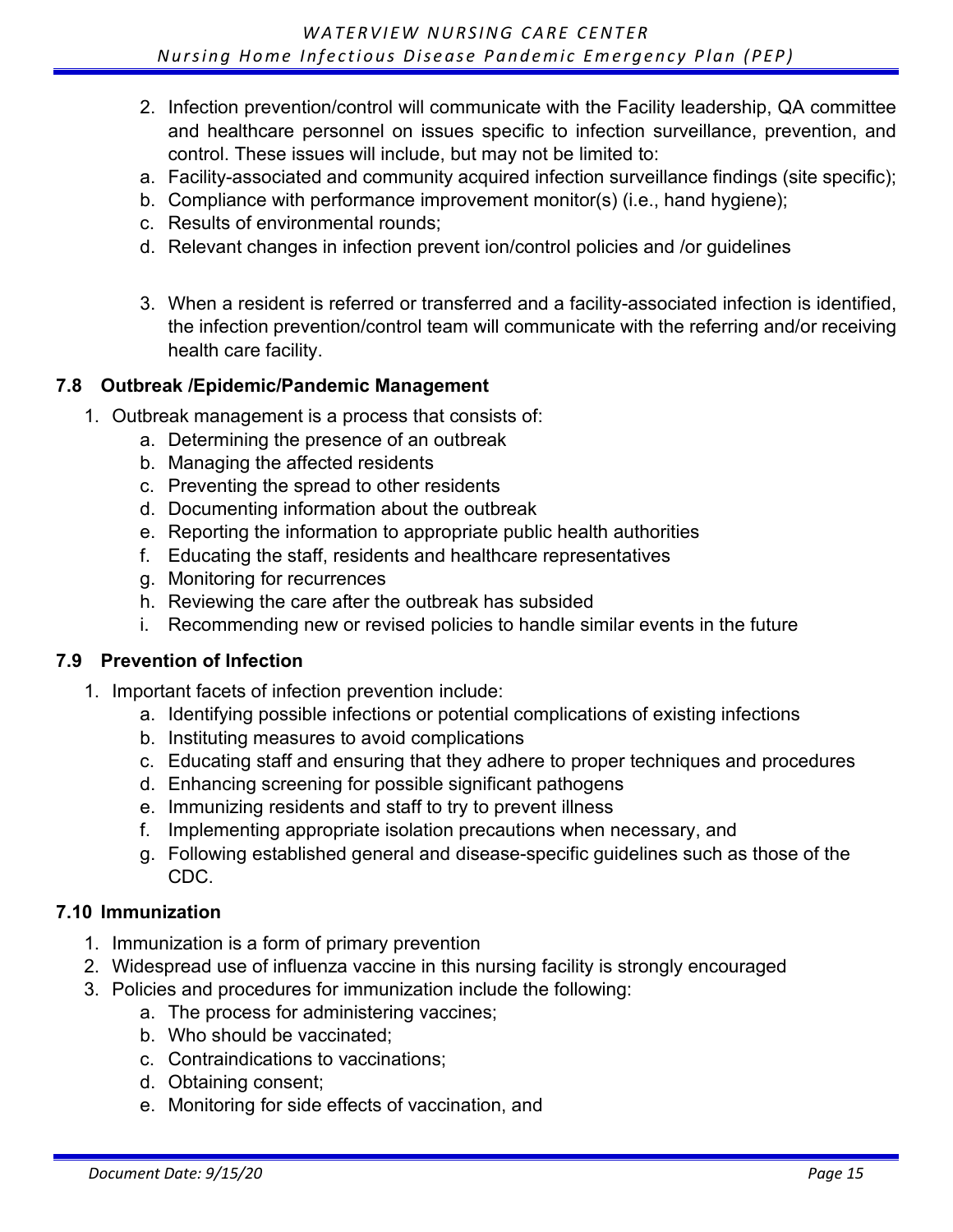f. Availability if the vaccine.

#### **7.11 Healthcare Workers & Resident / Family Education**

In an effort to educate staff and residents the facility will provide:

- 1. Infection prevention and control provides education, based on surveillance findings, outbreak analyses or changes in scientific knowledge / guidelines in the area of infection prevention and control to employees, residents and families as appropriate.
- 2. New employee orientation, in addition to orientation specific to new nursing professionals, is provided as scheduled. Mandatory educational offerings, including but not limited to bloodborne pathogen and general infection prevention/control occur no less than annually.
- 3. Infection prevention and control, in collaboration with other direct resident care providers, provides education to residents, families and visitors as appropriate.

#### **7.12 Employee / Resident Health**

Facility staff is screened at time of hire by employee health. Policies and procedures include:

- 1. Screening all staff, including LIPs for exposure and/or immunity to communicable disease
- 2. Referral for assessment, potential testing, immunization and/or prophylaxis all staff identified as having a communicable disease or having been exposed to a communicable disease.
- 3. Referral for assessment, potential testing, immunization and/or prophylaxis all staff identified as having an occupational exposure.
- 4. In the event a resident is exposed to a communicable disease they will be provided with or referred for assessment, testing, immunization, prophylaxis/treatment or counseling.
- 5. All residents are given the influenza vaccination unless they refuse or have medical contraindications
- 6. All residents, meeting criteria, are given the pneumococcal vaccine unless they refuse or medical contraindications.

#### **7.13 References**

Patterson Bursdall, D. & Marx, J.F. (2019). Infection Prevention in Long Term Care. Association for Professionals in Infection Control and Epidemiology (*2nd Ed*.)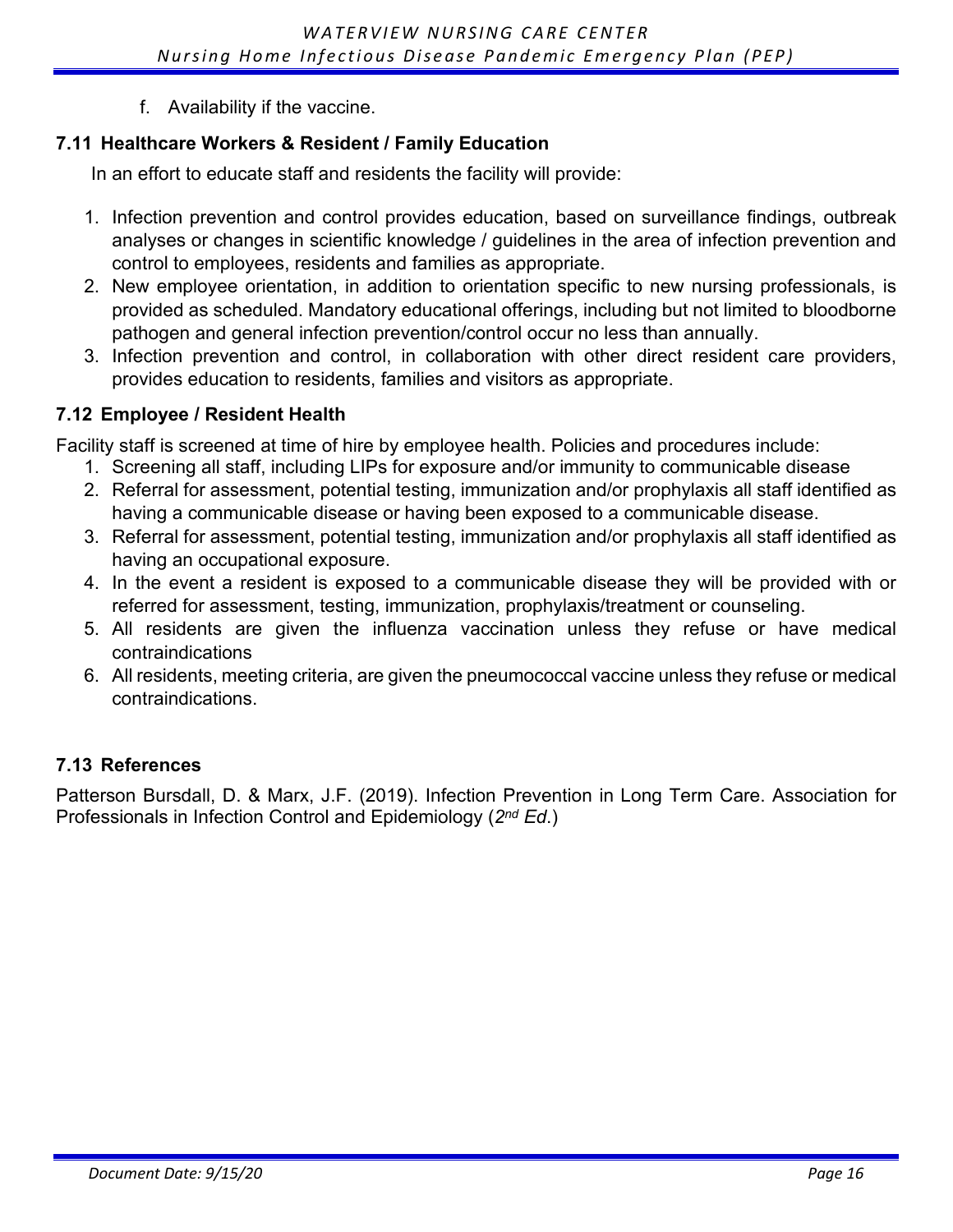### **8 APPENDIX B. PERSONAL PROTECTIVE EQUIPMENT (PPE)**

The facility will provide the necessary Personal Protective Equipment (PPE) to its staff in order to protect the health wellbeing of staff and residents. The facility will ensure there are adequate numbers and items of PPE during a pandemic. In accordance with NYS Chapter 114 of the Laws of 2020, and based on the HERDS survey data for the period April 13-27, 2020, the facility will have on stock or on contract a 60-day supply of PPEs

In the event there is a scarcity of scarcity of PPEs in New York State, the facility will be vigilant and conscientious about proper disinfection and sanitization techniques of all provided PPEs administered to ONLY frontline workers that are in involved in direct patient care. This guideline will reinforce to preserve and extend the usage of PPEs.

#### **8.1 Procurement, Storage & Tracking**

- 1. The facility has an adequate supply of PPE, including types that will be kept in stock, the facility has initiated measures for procuring their own PPE supply (e.g., facemasks, N95 respirators, gowns, gloves and eye protection such as face shields or goggles and hand sanitizer.
- 2. The Facility has existing contracts with has existing contracts or relationships with PPE vendors to facilitate the replenishment of stock. (See CEMP Section 24.7 & Appendix H). The storage location(s) for PPE are in the South Wing.
- 3. The facility will communicate with local and state and federal Emergency Management to procure PPE during a pandemic to ensure adequate supplies as needed.
- 4. Signs are posted immediately outside of resident rooms and any pandemic designated units indicating appropriate infection control and prevention precautions and required PPE in accordance with NYS and CDC guidance.
- 5. Residents' rooms requiring transmission-based precautions will have isolation carts containing PPEs outside of the residents' rooms for easy accessibility.
- 6. The Central Supply Coordinator in conjunction with Administrator and Infection Preventionist will track PPE usage and ensure adequate PPE is accessible to staff providing care.
- 7. The Central Supply Coordinator/Designee will distribute PPE for each shift ensuring adequate PPE is available and restocked as needed
- 8. The IP and Central Supply Coordinator will calculate the burn rate (determines the number/amount of a given supply) of PPEs to ensure adequacy of supplies.

#### Burn Rate = Quantity used/day

For example, on any given day, there are approximately 200 staff that will need to wear surgical masks. On average, that number of staff will need to each change masks 5-6 times per day. So 6 masks/day x 200 employees = 1200 masks/day. This will be the burn rate – or the number of masks the facility will burn (use) per day.

9. Staff will be educated on proper hand hygiene, PPE usage and conservation (See <https://repository.netecweb.org/exhibits/show/ppe-cons/ppe-cons> for further conservation strategies).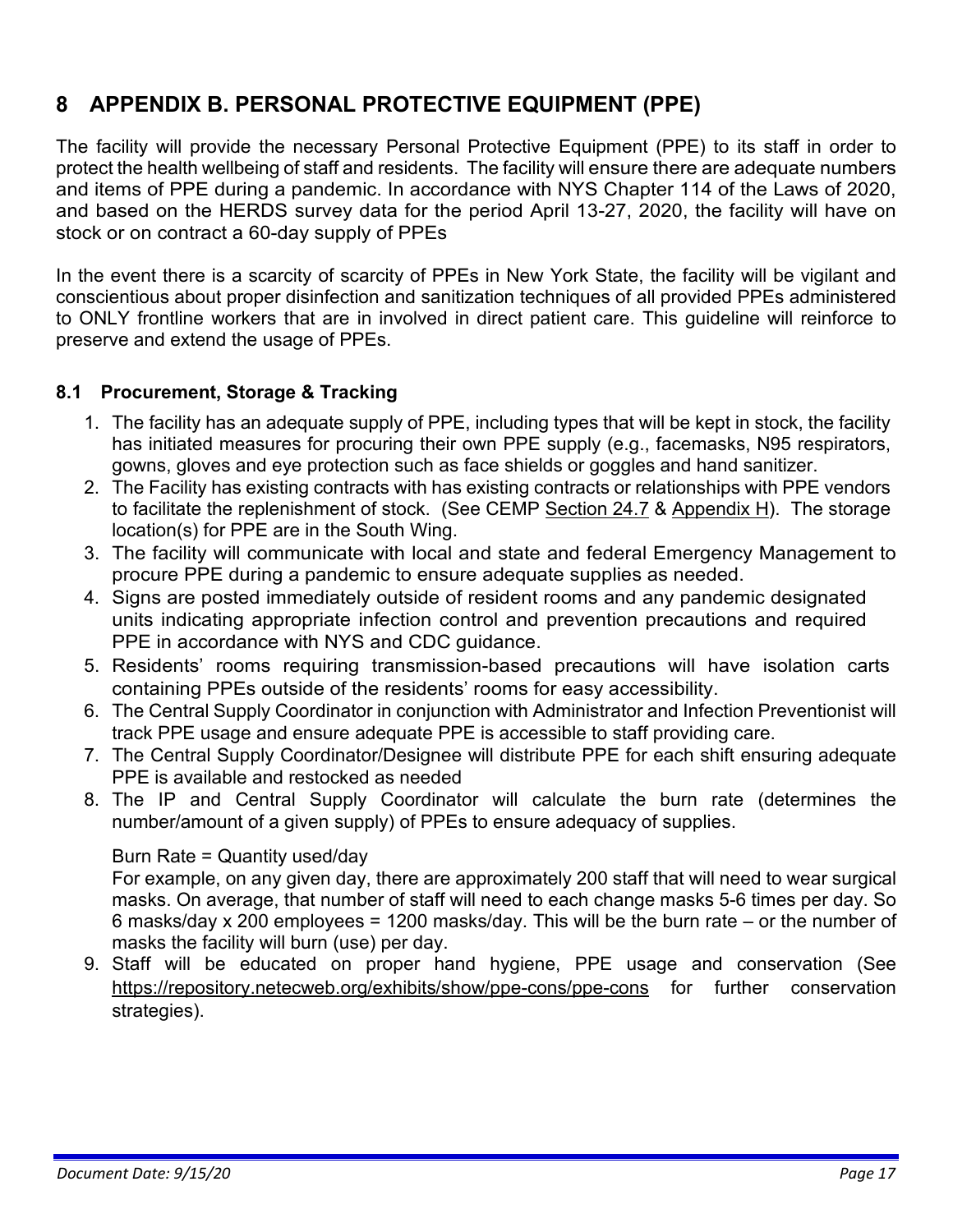### **9 APPENDIX C. STAFF/ VENDOR TESTING**

The facility has implementing this procedure for compliance with New York EO 202.30 requiring the operators and administrators of all nursing homes to test or make arrangements for the testing of all personnel, including all employees, contract staff, medical staff, operators and administrators, for infection. Such testing must occur once per week. Any positive test result shall be reported to the Department by 5:00 p.m. of the day following receipt of such test result.

- 1. The Facility has an agreement with a certified lab to provide testing as available and in accordance with NYSDOH and FDA approved testing to provide test results for all tests in a timely manner. (See CEMP Sec 1.2 Emergency Contacts)
- 2. The Facility will ensure that testing, not provided by the facility, is reasonably accessible for its personnel.
	- Facility will offer testing to their personnel through the contracted lab.
	- Facility may direct their personnel to a local drive-through or walk-in testing site.
	- Facility shall accept documentation of testing conducted by an individual's healthcare provider.
- 3. The Facility shall maintain records of personnel testing and results for a period of one year.
- 4. All employees, contract staff, medical staff, operators, and administrators that refuse testing shall not be permitted to enter or work at the facility until such test is performed and this list shall be maintained at the security desk.
- 5. For staff which test positive or are symptomatic on the disease, the then current Federal and/or State guidelines will be followed
- 6. All staff testing positive shall be documented on the log and the number will be reported on all required submissions to NYSDOH HERDS and CDC daily report.
- 7. Staff will receive Inservice Education on the NH infection Testing policies/procedures.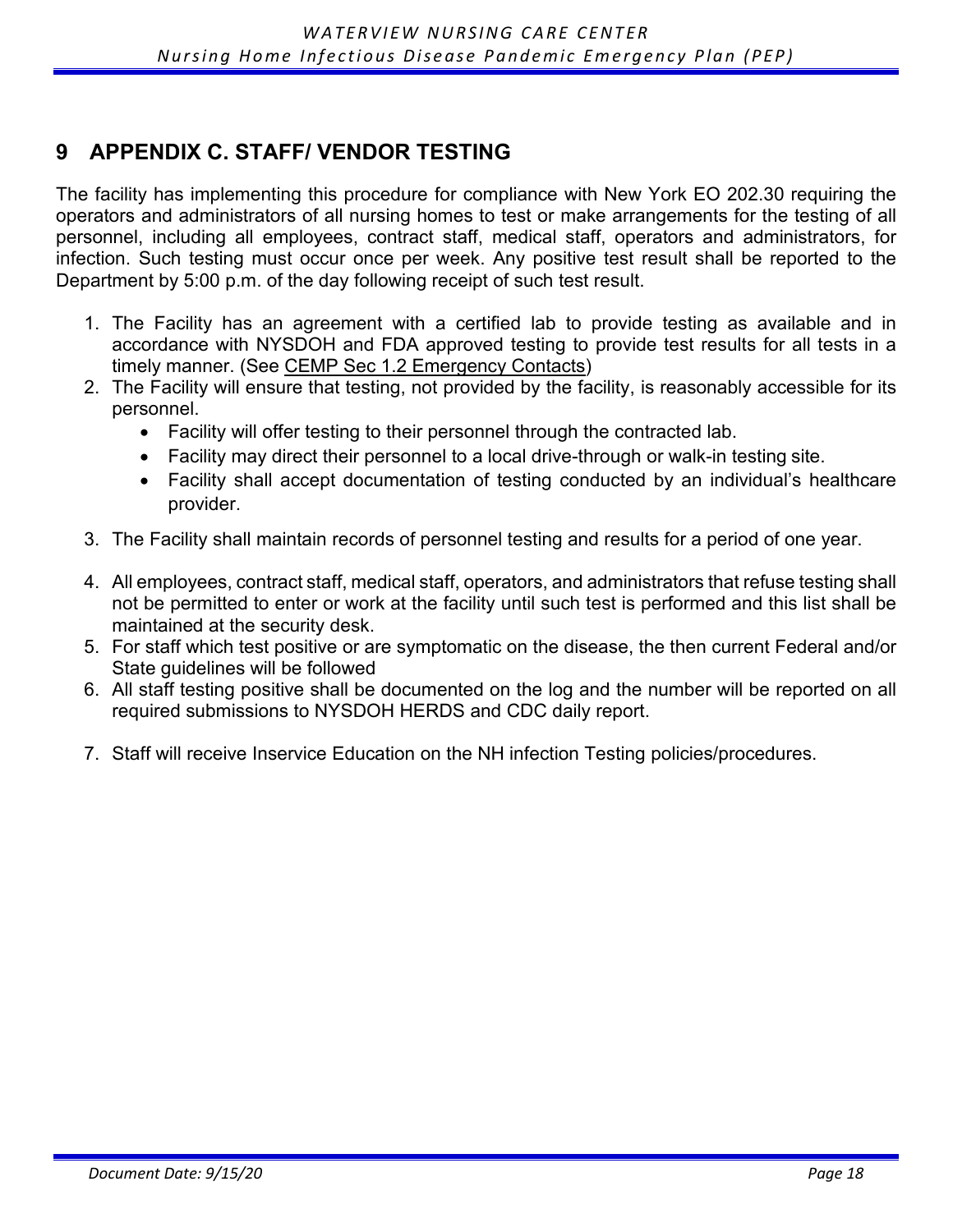#### **10 APPENDIX D. ENVIRONMENTAL SERVICES – CLEANING RESIDENT ROOMS**

#### **10.1 Definitions**

**Cleaning**: the removal of visible soil from surfaces through physical action of scrubbing with a surfactant or detergent and water.

**Low-Level Disinfection**: destroys all vegetative bacteria (except tubercle bacilli) and most viruses. Does not kill bacterial spores. Examples: hospital disinfectants registered with the EPA with HBV and HIV label claim (purple top wipes). These are generally appropriate for most **environmental surfaces.**

**Intermediate-Level Disinfection**: kills a wider range of pathogens than a low-level disinfectant. Does not kill bacterial spores. Examples: EPA-registered hospital disinfectants with a tuberculocidal claim (purple top wipes). May be considered for environmental surfaces that are visibly contaminated with blood.

**Kill Claim**: information about which pathogens the disinfectant kills; found on the product label.

**Contact Time**: the time a disinfectant should be in direct contact with a surface to ensure that the pathogens specified on the label are killed. In order words, the amount of time a surface has to stay wet after being cleansed/disinfected with the product. Example, purple top wipe, 2 minutes.

#### **10.2 General Guidelines**

- 1. Housekeeping surfaces (e.g. tabletops and floors) will be cleaned daily, when spills occur, and when these surfaces are visibly soiled.
- 2. All environments/areas (e.g. lobby, hallways, common areas, medication rooms, nurses' stations) and residents' rooms will be disinfected (or cleaned) daily and when surfaces are visibly soiled.
- 3. When there is an outbreak (e.g. Influenza, Norovirus), residents' rooms and other environmental surfaces (e.g. rails in hallways; elevators, to include keypads; common areas) will be disinfected and/or cleaned more often.
- 4. When there is a room with a known multi-drug resistant organism (MDRO), room environment will be disinfected and cleaned regularly; mops and cleaning cloths will be dedicated for use in this room only.
- 5. Utility rooms/porters' closets to be cleaned daily by housekeeping staff as determined by facility's schedule
- 6. Garbage will be removed at scheduled times per facility protocol.
- 7. Manufacturers' instructions will be followed for proper use of disinfecting (or detergent) products including:
	- a. Recommended use-dilution
	- b. Material compatibility
	- c. Storage
	- d. Shelf life, and
	- e. Safe use and disposal
- 8. Walls, blinds and window curtains in resident areas will be cleaned at least every 3 months and when these surfaces are visibly contaminated or soiled.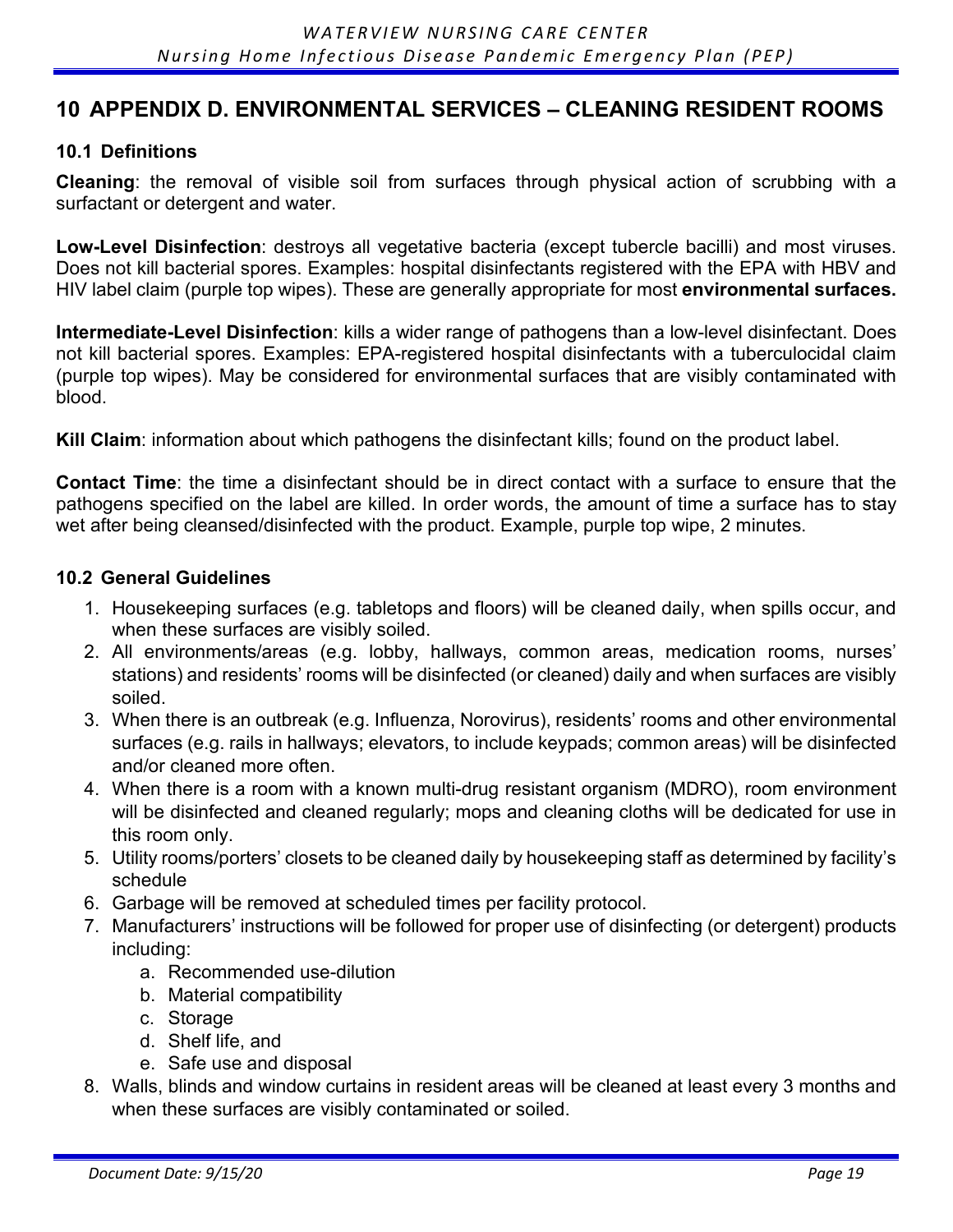- 9. Disinfecting (or detergent) solutions will be prepared as needed and replaced with fresh solution frequently.
- 10.Personnel should remain alert for evidence of rodent activity (droppings) and report findings to Director of EVS/Housekeeping and log in Pest Control Log Book.
- 11.Clean medical waste containers intended for reuse (e.g. garbage bins/pails) daily or when such receptacles become visibly contaminated with blood, body fluids or other potentially infectious materials.
- 12.Perform hand hygiene (wash hands with alcohol-based hand rub [ABHR] or soap and water for 20 seconds) after removing gloves.
- 13.Common intermediate and low-level disinfectants for smooth, hard surfaces and non-critical items include:
	- a. Ethyl or isopropyl alcohol (70 90%)
	- b. Sodium hypochlorite/household bleach (5.25-6.15% diluted 1:500 or per manufacturer's instructions)
	- c. Phenolic germicidal detergent (follow product label for use-dilution)
	- d. Iodophor germicidal detergent (follow product label for use-dilution)
	- e. Quaternary ammonium germicidal detergent for low-level disinfection only (follow product label for use-dilution)

#### **10.3 Equipment and Supplies**

- 1. Environmental service cart (do not take in resident's rooms)
- 2. Disinfecting solution
- 3. Cleaning cloths
- 4. Mop
- 5. Bucket
- 6. Personal protective equipment (e.g. gown, mask, gloves, as needed)

#### **10.4 Procedure**

- 1. Gather supplies as needed
- 2. Prepare disinfectant according to manufacturer's recommendations
- 3. Discard disinfectant/detergent solutions that become soiled or clouded with dirt and grime and prepare fresh solution
- 4. Change cleaning cloths when they become soiled. Wash cleaning cloths daily and allow cloths to dry before reuse.
- 5. Clean horizontal surfaces (e.g. overbed tables, chairs) daily with a cloth moistened with disinfectant solution. Use appropriate EPA-approved disinfectant for specific pathogens. Do not use feather dusters. In the event of a novel pandemic, refer to the EPA's recommendations for appropriate cleaning/disinfecting agents.
- 6. Clean personal use items (e.g. lights, phones, call bells, bedrails, bed remote, etc.) with disinfection solution daily.
- 7. When cleaning rooms of residents on isolation precautions, use personal protective equipment (PPE) as indicated.
- 8. When possible, isolation rooms should be cleaned last and water discarded after cleaning room.
- 9. Utilize disinfectant solution based on type of precaution.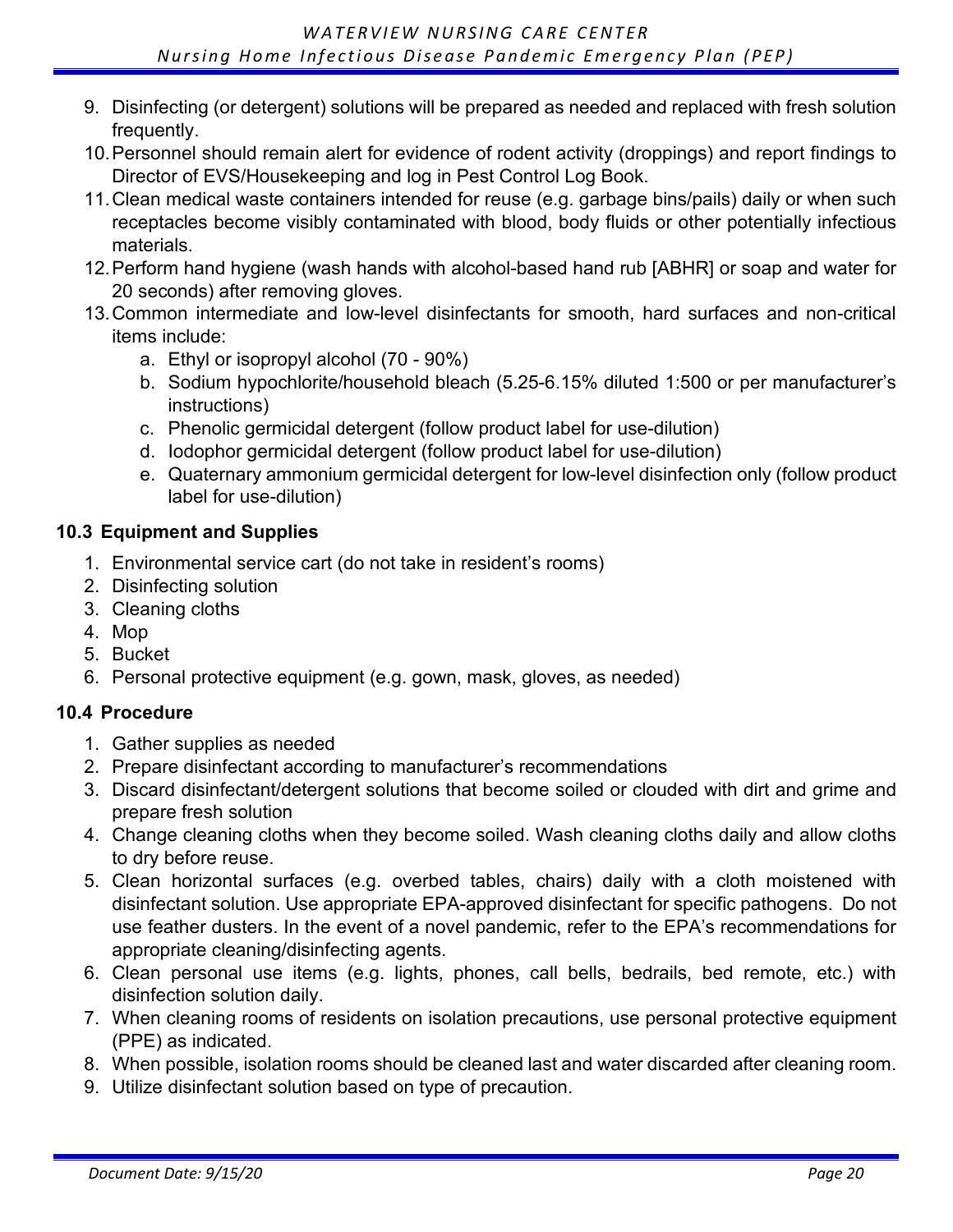- 10.Clean curtains, window blinds, and walls at least every 3 months or when they are visibly soiled or dusty.
- 11.Clean spills of blood or body fluids as follows:
	- a. Use personal protective equipment, that is, gloves (heavy duty if available)
	- b. Spray area with bleach
	- c. Wipe spill or splash with a cloth or paper towels
	- d. Discard saturated cloth or paper towels into red "biohazard" bag
	- e. Repeat as necessary until the spill or splash area is dry.
	- f. Spray disinfectant solution onto the discarded cloth or paper towels inside the plastic bag.
	- g. Tie the bag. If the outside of the bag becomes contaminated with blood, body fluids, secretions, or excretions, place the contaminated bag into a clean plastic bag.
	- h. Place the plastic bag into a designated red container for medical waste, located in the soiled utility room on each unit.
	- i. Remove gloves, discard.
	- j. Wash hands with soap and water (at least 20 seconds).
- 12.Refer to checklist for daily room cleaning.

#### **10.5 Terminal Room Cleanings**

- 1. Terminal room cleaning is done when a resident is transferred, discharged, or expires.
- 2. Gather cleaning equipment and supplies (gloves, disinfectants, cleaning cloth, plastic trash bag, mop, bucket).
- 3. Prepare disinfectant according to manufacturers' recommendations
	- a. Use fresh solutions for terminal and thorough cleaning of all rooms
	- b. Discard solution when the procedure has been completed
- 4. Clean all high-touch furniture items (e.g. overbed tables, bedside tables, chairs, and beds) with disinfectant solution or appropriate wipe
- 5. Clean all high-touch personal use items (e.g. lights, phones, call bells, bed rails, bed remote, etc.) with disinfectant solution.
- 6. Discard personal (e.g. toothbrush, toothpaste, mouthwash, lotion, soaps, bodywash, etc.) and single-resident use items (e.g. thermometers)
- 7. Clean all equipment, if present, in room (ex: nebulizer machine, tube feeding pump, IV poles, concentrator, etc.) and return to designated storage area.
- 8. Refer to checklist for terminal room cleaning

#### **10.6 References**

CDC. Guideline for Disinfection and Sterilization in Healthcare Facilities, 2008 at <https://www.cdc.gov/infectioncontrol/guidelines/disinfection/tables/table1.html>

CDC. Options for Evaluating Environmental Cleaning <https://www.cdc.gov/hai/toolkits/evaluating-environmental-cleaning.html>

EPA. Selected EPA-Registered Disinfectants. <https://www.epa.gov/pesticide-registration/selected-epa-registered-disinfectants>

Yale, S.L. and Levenson, S.A. (2016).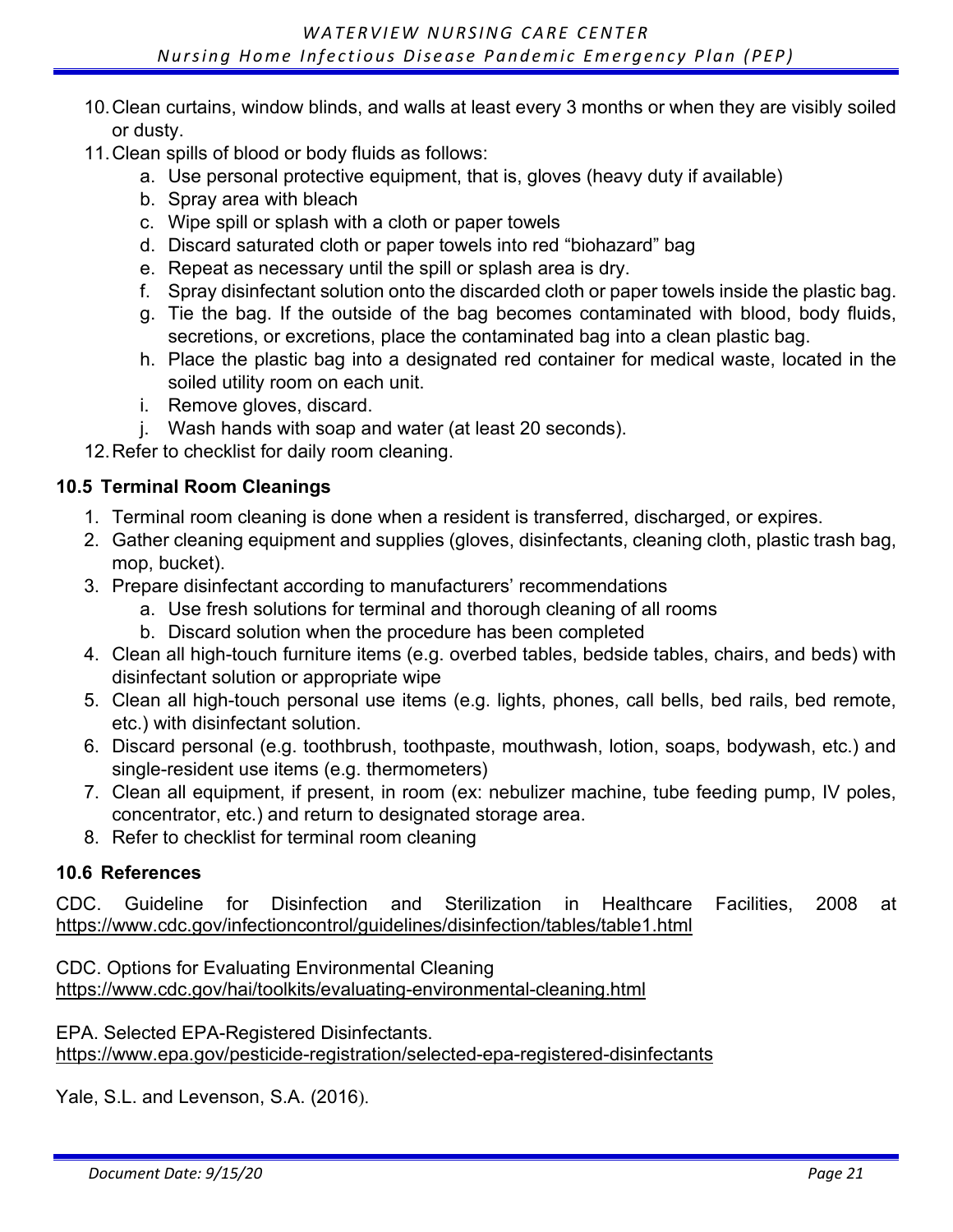### **11 APPENDIX E. VISITATION AND SCREENING**

During a pandemic, visitation for residents, families and resident representatives will be limited or restricted based on guidelines established by the Centers of Disease Control and Prevention (CDC) and/or the New York State Department of Health (NYSDOH). The facility will make every effort to ensure safety and adherence to infection prevention and control strategies in order to minimize any potential spread of infection.

- 1. Compassionate End of Life Visitation during community lockdown may be granted depending on the governmental guidance at that time as well as the availability of PPE. Such visitors will be actively screened for temperature and other symptoms related to the disease and be given PPE to wear at all times while in the facility. If symptoms are present the visitor will not be allowed in the facility.
- 2. Families will be to drop off personal items, and/or food items for residents at front desk. Items will be delivered by assigned staff member with appropriate PPE
- 3. The facility will encourage visitors wash or sanitize their hands upon entering upon entering
- 4. All visitors will be encouraged to come in with their nose and mouth covered. They will be provided with mask if not.
- 5. Family visitors will not allow visitors past the front desk.
- 6. The facility will communicate this policy to residents' family member via mail, phone calls, social media posts and the information hotline.
- 7. All staff and authorized visitors (i.e. vendors) will be actively screened for disease symptoms including fever and respiratory symptoms at start of each shift and every 12 hours. A log of this screening will be completed upon entry to the facility.
- 8. Staff and authorized visitors will be required to use provided hand sanitizers/hand sink when entering the facility
- 9. Staff and authorized visitors (i.e. vendors) are to wear face masks at all times and practice social distancing in the facility when possible.
- 10.Staff and vendors will be educated on the signs and symptoms of disease and asked to selfmonitor while not at work.
- 11.Staff and vendors will be instructed not to come to work if they exhibit a fever of ≥100.0° , have shortness of breath or a cough. Staff will call the facility prior to coming to work if they are unsure.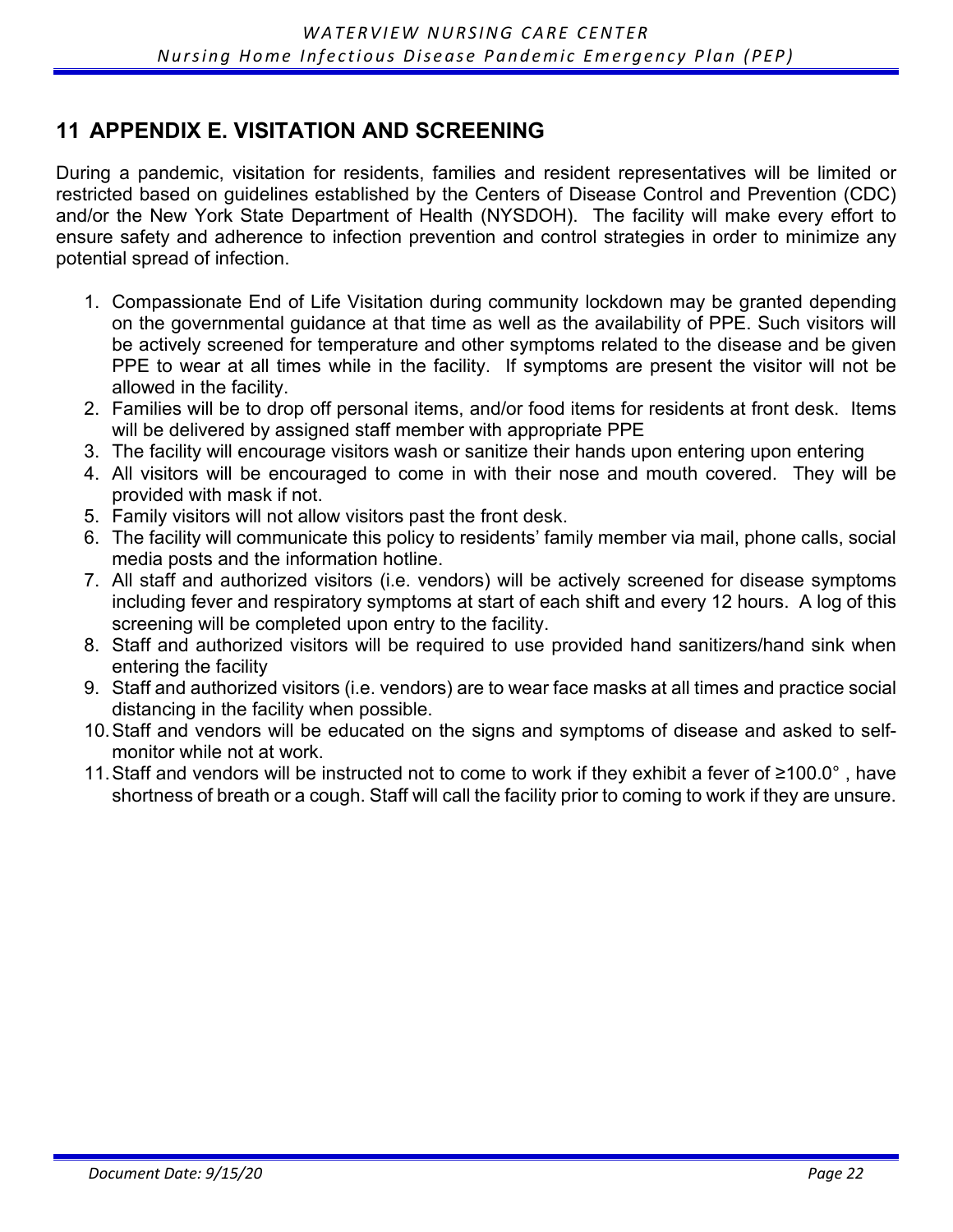### **12 APPENDIX F. REGULATED MEDICAL (BIOHAZARD) WASTE**

The facility will dispose of regulated medical waste in accordance with Chapter 738 of the Public Health law of 1993 and #10 NYCRR 70.

Also, in accordance with the above cited laws, it is the facility will receive and appropriately dispose of "sharps" (only) collected from private residences.

#### **12.1 Definition of Regulated Medical Waste**

- 1. "Regulated Medical Waste shall mean waste which is generated in the diagnosis, treatment or immunization of human beings…"
- 2. There are six (6) sub-categories within the general definition of regulated medical waste. Three (3) of these categories are not applicable to the Nursing Home setting. The three (3) categories that do apply are as follows:

#### 1. Human Pathological Waste

This waste includes organs, body parts and body fluids. Urine is not considered regulated medical waste, unless it is submitted as a clinical specimen for laboratory testing. However, if a patient is found to have a disease which may be transmitted through urine, then the material containing this fluid, including diapers, must be considered regulated medical waste.

Incontinence Materials (diapers, etc.) are generally not considered regulated medical waste, provided that the patient does not have an infectious disease which can be transmitted by urine. Since feces always contains microorganisms and since these microorganisms, even if potentially pathogenic, cannot be transmitted from trash containers or disposable sites; therefore, fecal contaminated materials, including diapers are not considered to be regulated waste.

#### 2. Human Blood & Body Parts

"This waste shall include discarded human blood, discarded blood components, (9e.g. serum and plasma) containers with free flowing blood or blood components or discarded saturated materials containing free flowing blood or blood components and materials saturated with blood or blood products…"

#### 3. Sharps

This waste includes sharps used in human patient care. Sharps include syringes with attached needles, needles and lancets. Because of the potential to break and give rise to puncture or laceration wounds, glass tubes, flasks, beakers, etc., must also be considered as sharps and be disposed of accordingly.

#### **12.2 Procedures for Managing Regulated Medical Waste**

1. The soiled utility room on each unit shall contain a sealed container with a leak proof and puncture resistant bag. Both the container and the door leading to the soiled utility room shall have affixed to them the "Bio-Hazard" sign.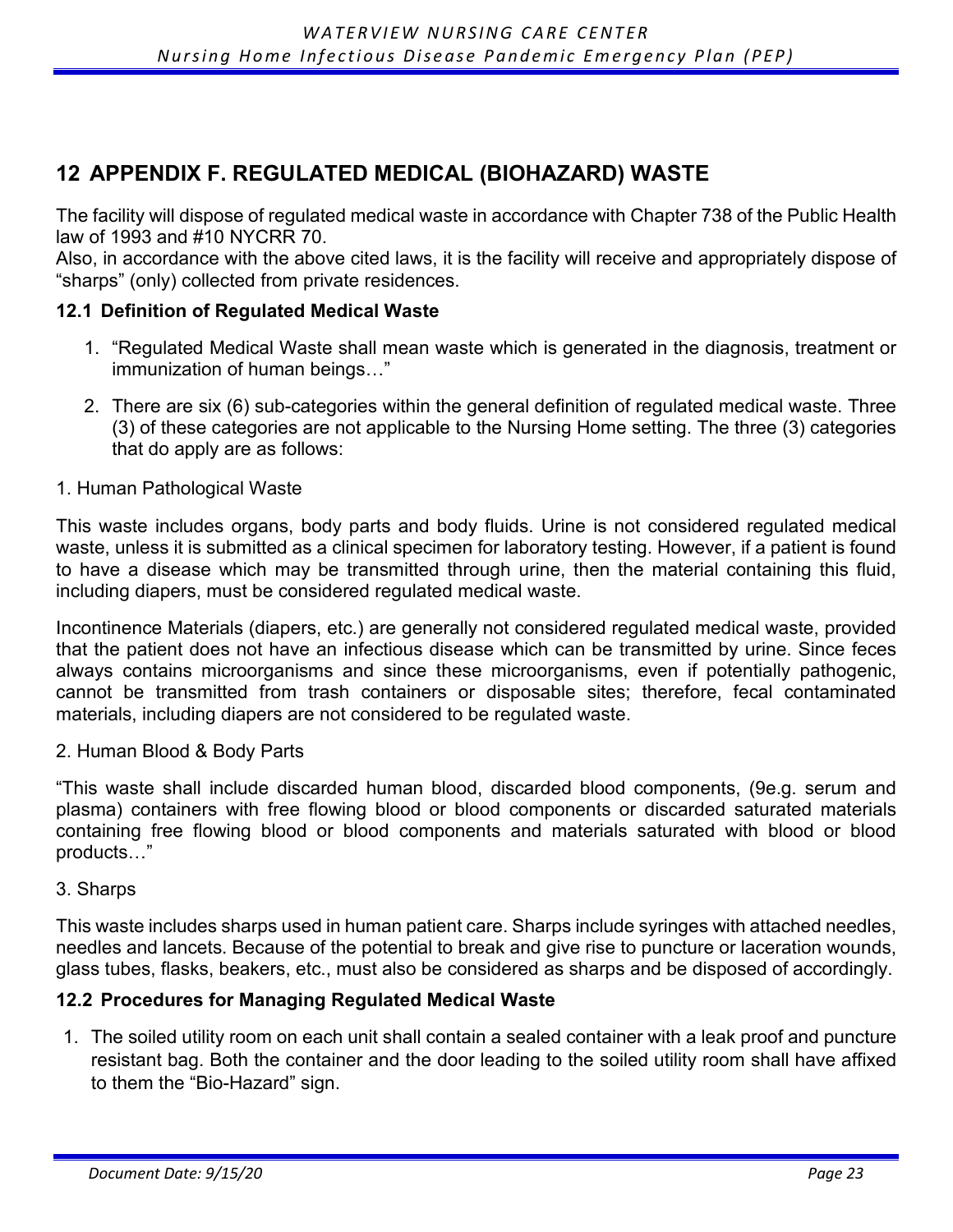- 2. Once each day, in the morning the Housekeeping Department will pick up the bags, appropriately tie them and place these bags in approved transporting boxes located in the "Infectious Waste" storage areas. This storage area is duly marked by a "Bio-Hazard" sign. This Infectious Waste storage area is to be locked at all times and only Housekeeping and Administration have keys. Housekeeping personnel are provided with appropriate protective equipment, including gloves, aprons, etc., when handling regulated waste materials.
- 3. On a monthly basis, all regulated medical waste is picked up at the Home by a licensed Medical Waste Transporter.
- 4. The licensed Medical Waste Transporter (with whom the home maintains a written contractual agreement for services) prepares a manifest, listing the number of boxes taken. Both the name of the generator (the Home) and the name of the transporter are printed on each box. The manifest also contains name, address, and permit number of the "Disposer."
- 5. Within thirty (30) days of pick-up, the facility receives via U.S. mail a copy of the manifest, signed by the Disposer. These signed manifests are to be kept by the Home for at least six (6) years.

#### **12.3 Internal Procedures for Collecting Regulated Medical Waste**

- 1. The Director of Nursing or her designee will notify the Director of Housekeeping of the need to isolate a resident.
- 2. Two (2) containers, each with leak proof and puncture resistant bags and Bio-hazard labels will be provided by the Housekeeping Department and Nursing personnel will place these containers in each resident's ante-room. These containers will each be labeled as follows:
	- a. Linen
	- b. Trash

Personal clothing will be placed in a leak proof and puncture resistant bags and taken directly to the soiled utility room immediately after use.

Housekeeping personnel should not enter the isolated room unless supervised by a Registered Nurse and then only with the appropriate protective clothing and equipment.

- 3. Daily, these labeled bags are collected by the Housekeeping Department from the Soiled Utility Room.
	- a. The **Linen** bags are stored in the Soiled Laundry Room in a secured area. These bags are picked up twice weekly by the outside laundry company and are washed in the double red bags, which are degradable.
	- b. **Personal Clothing Bags** are stored in the Soiled Laundry Room until they are washed inhouse, after all other laundry has been washed. Since personal clothing cannot be washed together, Laundry personnel will wear appropriate protective clothing during the sorting and handling process. After washing this clothing, the washing machine will be disinfected with Lysol liquid or bleach.
	- c. **Trash bags** are placed by Housekeeping personnel in approved transportation boxes in the Infectious Waste storage area and are handled in accordance with the guidelines from the above section "Managing Regulated Waste."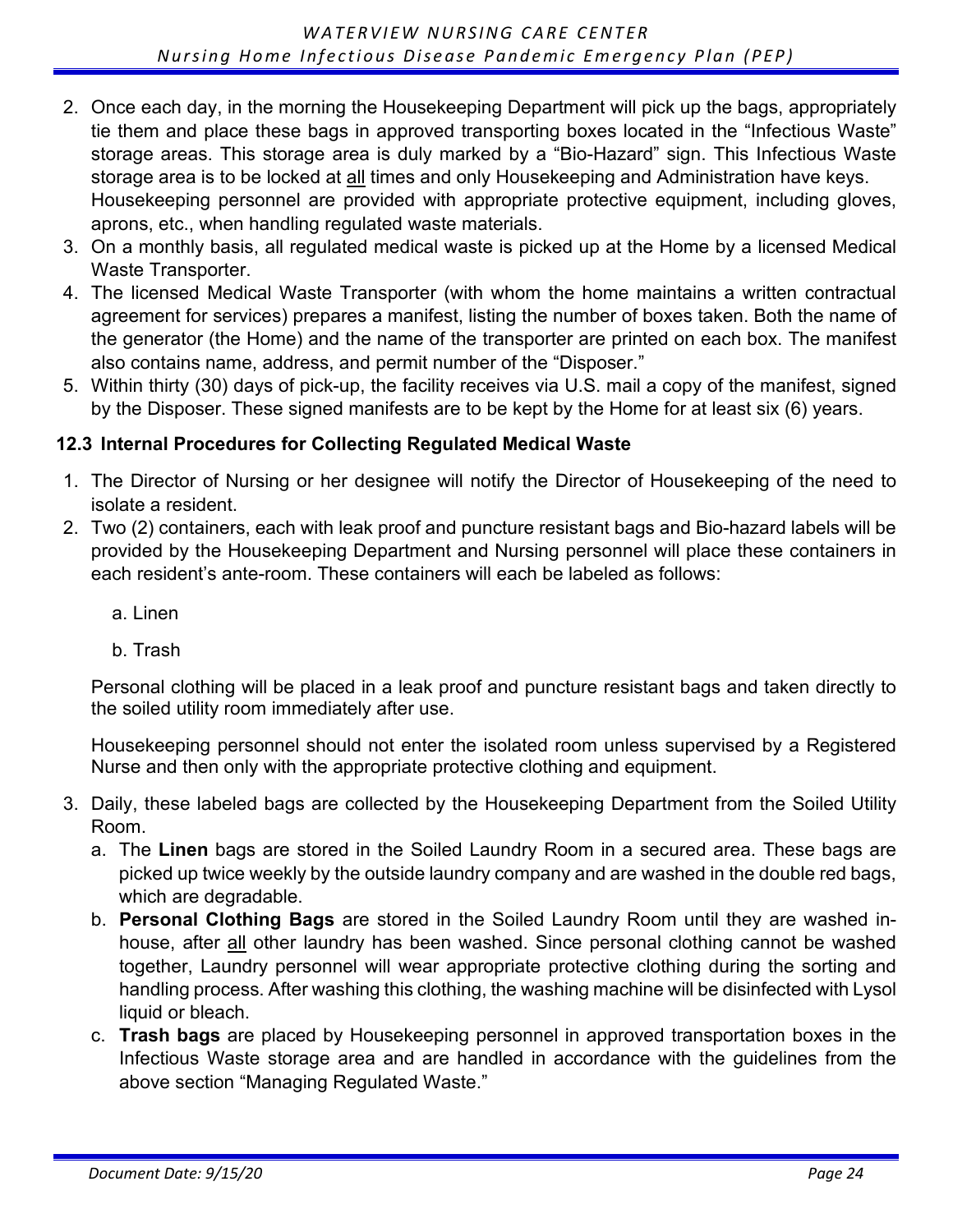#### **12.4 Procedures for Managing Sharps/Disposable Razors Generated In-House**

The primary container for discarded sharps shall be rigid, leakproof, puncture-resistant and closable, and may serve as a secondary container for purposes of transport, provided it meets the definition of a secondary container.

- 1. Under no circumstances shall a sharps container be filled beyond the fill line indicated on the container.
- 2. Sharps containers shall be removed from patient care areas to a room or area designated for regulated medical waste storage, whenever the container has reached the fill line indicated on the container. Sharps containers shall be removed from patient care areas within thirty (30) days or upon the generation of odors or other evidence of putrification, whichever occurs first, without regard to fill level.
- 3. Regulated medical waste, with the exception of sharps as provided in subdivision (e) of this section, may be held in patient care areas for a period not to exceed twenty-four (24) hours and at a clinical laboratory for a period not to exceed seventy-two (72) hours, at which time the waste shall be moved to a storage area.
- 4. Each storage area shall be adequate for the volume of regulated medical waste generated between scheduled waste pick-ups by a transporter, or, for facilities treating the waste on-site, the volume of waste that can be treated on-site within a twenty-four (24) hour period.
- 5. Each storage area shall:
	- a. display prominent signage indicating the space is used to store regulated medical waste;
	- b. be designed or equipped to prevent unauthorized access;
	- c. be designed or located to protect waste from the elements, and prevent access by vermin;
	- d. hold the waste at a temperature that prevents rapid decomposition and resultant odor generation;
	- e. be appropriately ventilated; and
	- f. be of sufficient size to allow clear separation of regulated medical waste from any other waste, whenever waste other than regulated medical waste is stored in the same area.
- 6. Regulated medical waste shall not be stored for a period exceeding thirty (30) days, except that a site generating under fifty (50) pounds of regulated medical waste per month and not accepting regulated medical waste for treatment from other facilities, may store waste for a period not exceeding sixty (60) days.
- 7. Prior to transport off-site of the generating facility for treatment elsewhere:
- 8. primary containers shall have affixed a label or imprint indicating the name and address of the generating facility; and
- 9. primary containers, except as provided in (c)(2) of this section, shall be placed in a secondary container with an affixed label or imprint, indicating the name and address of the generating facility, and such container marked prominently with signage indicating that the contents are infectious or regulated medical waste; and, if applicable, with an affixed label indicating that the contents contain or are mixed with hazardous waste, and/or toxic drug waste.
- 10.Sharps containers are located on each nursing unit and each medication cart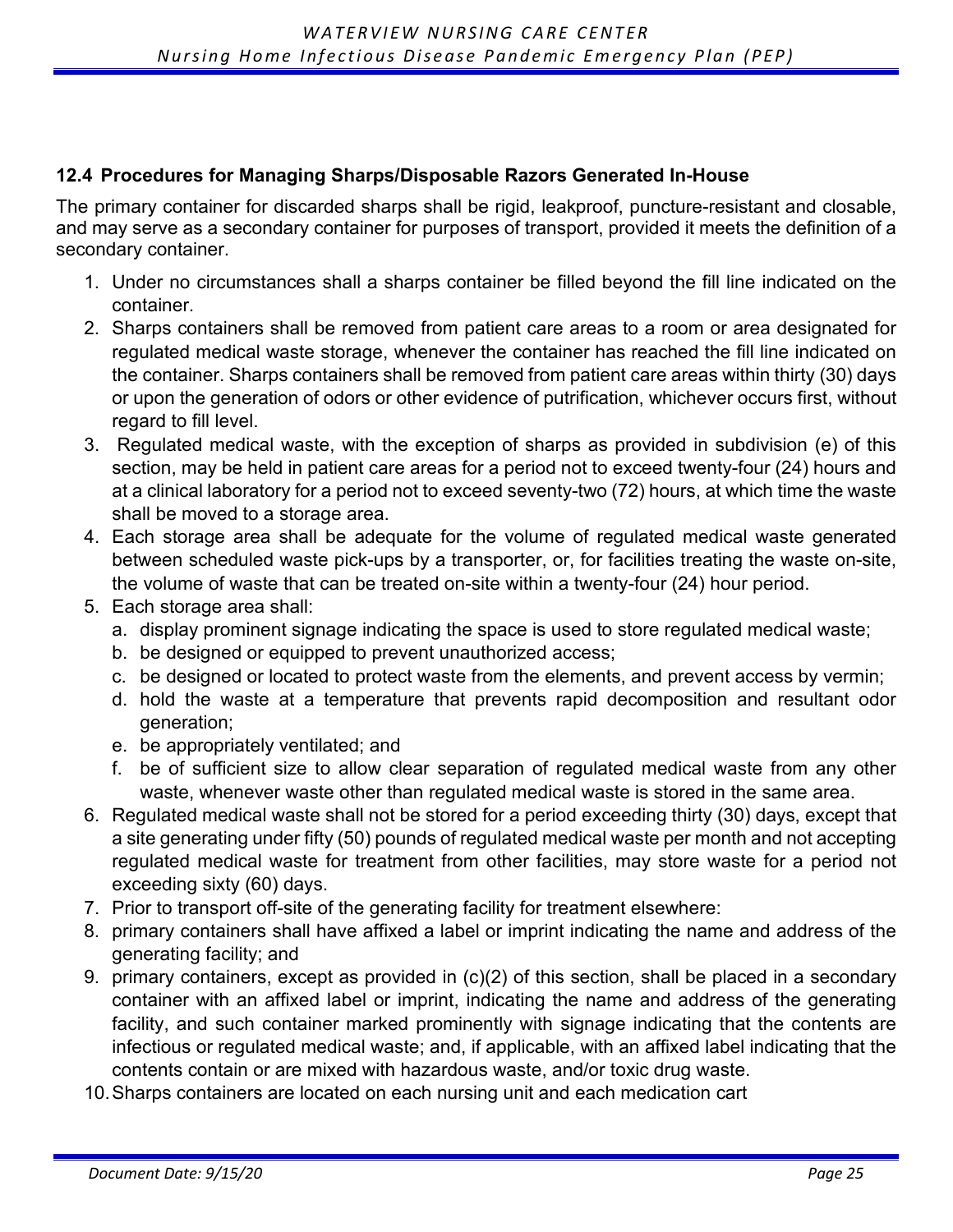- 11.Sharps containers for disposable razors are also located on each nursing unit and shower area
- 12.Sealed Sharps containers are collected from all areas by Housekeeping personnel a minimum of monthly and as needed prior to the licensed Transporter pickup. Sealed Sharps containers are placed in approved transportation boxes and are processed in accordance with the guidelines from the above section "Managing Regulated Waste."

#### **12.5 Cleaning Up Spills**

The following procedure is to be strictly implemented and adhered to in the event of an accidental spill of Regulated Waste as previously defined above.

- 1. Blood Spill Kits are located on each unit and will be utilized to clean up spills of Regulated medical Waste.
- 2. Additional equipment available: Mask, Goggles, Tongs (for picking up sharps), DustPan, Broom, Aprons, Germicidal Solution, and Small Sharps Container.
- 3. Housekeeping/ Nursing Personnel after having used this equipment to clean a spill should place same in a leak-proof bag, appropriately tie the bag and store in the Soiled Utility room for regular Housekeeping pickup.
- 4. The Housekeeping Department is responsible for cleaning up both small and large spills of Regulated Medical Waste. If Housekeeping Personnel have left the building, Nursing Personnel is responsible to clean both small and large spills.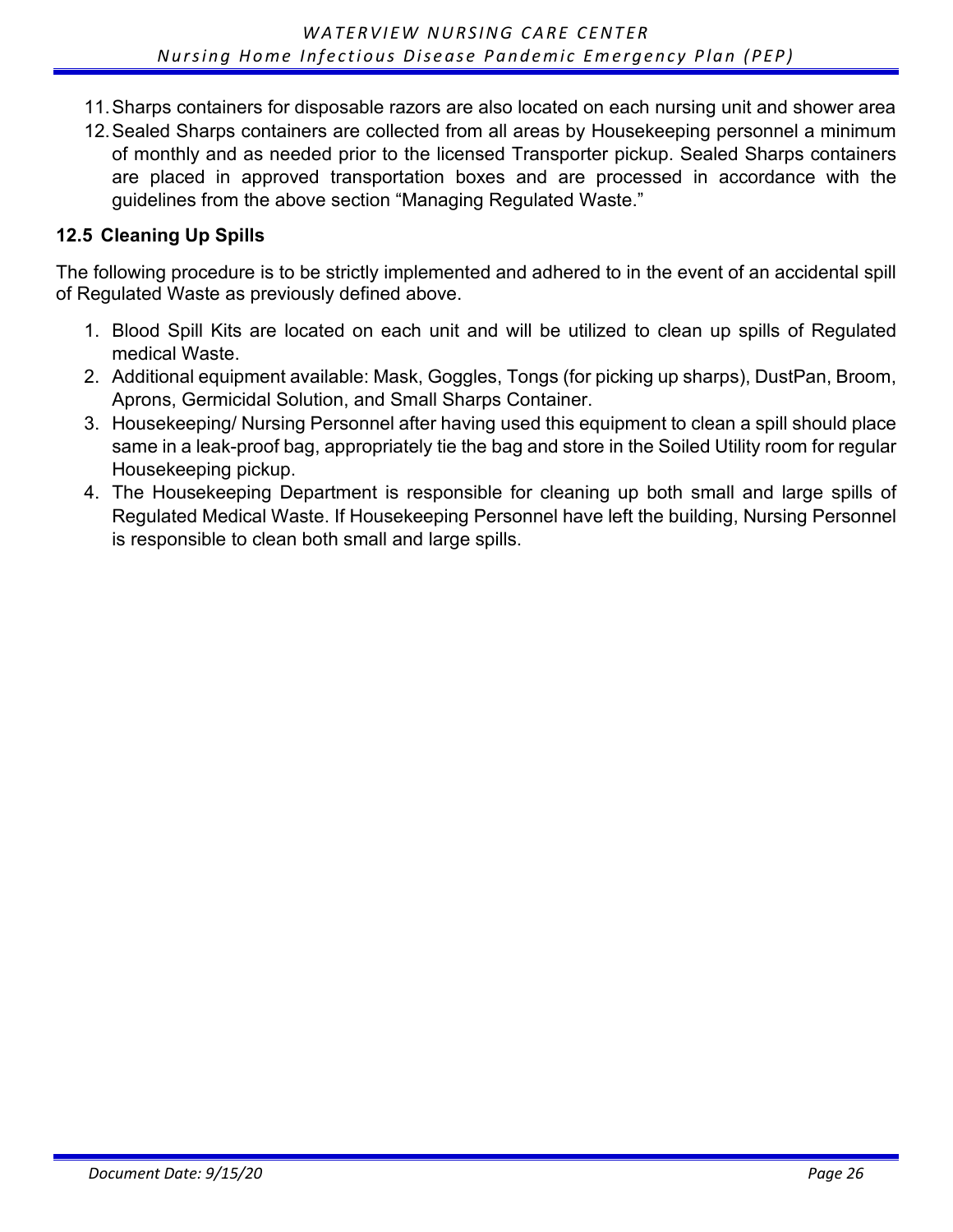### **13 APPENDIX G. COHORTING**

A key component to prevent and control the spread of any novel infectious pathogens and to protect and treat all residents affected in accordance with regulatory requirements.

The facility will attempt to separate the residents into groups of Negative, Positive, and Unknown cohorts as recommended by NYSDOH and CDC guidelines.

Cohorting is the practice of grouping together patients who are infected with the same organism to confine their care to one area and prevent contact with other residents. Cohorts are created based on clinical diagnosis, microbiologic confirmation when available, epidemiology, and mode of transmission of the infectious agent.

#### **13.1 Procedure**

- 1. Residents will be cohorted by category: **Negative**, **Positive, Unknown** status requiring observation.
- 2. Residents will be assessed daily for any symptoms of the infectious agent. Symptoms check will include, but is not limited to fever, respiratory symptoms, any symptoms explicit to the specific infectious agent, or any change in condition.
- 3. If indicated, and when possible, laboratory and/or other testing will be conducted to detect presence of specific infectious agent.
- 4. The facility will create a designated area/unit for residents who have tested positive for the specific infectious agent.
- 5. Residents and roommates of residents who are suspected of being infected with the novel infectious agent will be placed on appropriate transmission-based precautions as necessary. If indicated, laboratory and/or other testing will be conducted to detect presence of infectious agent.
- 6. When feasible, the symptomatic resident will be moved to a private room on the same unit.
- 7. All Admissions/ Readmissions will have a review of hospital information prior to admission to determine appropriate placement in facility and if adequate infection prevention and treatment needs can be met at the facility.
- 8. Specific to the novel infectious agent, a screening tool will be done on all prospective admissions and re-admissions by the Admitting Department.
- 9. Residents who are newly admitted and develop any symptoms associated with the novel infectious agent will be transferred to the dedicated unit upon identification of symptoms.
- 10.Residents presenting with signs or symptoms of the novel infectious agent will be assessed by an RN and/or PMD.
- 11.All staff will continue to be actively screened for signs/symptoms associated with the novel infectious agent.
- 12.Residents and resident representatives will be notified daily of any newly confirmed (positive) cases in the facility as well as any resident deaths related to the infectious agent via the established auto hotline messaging.
- 13.The facility will continue to promote consistent staff and staff assignment on each unit: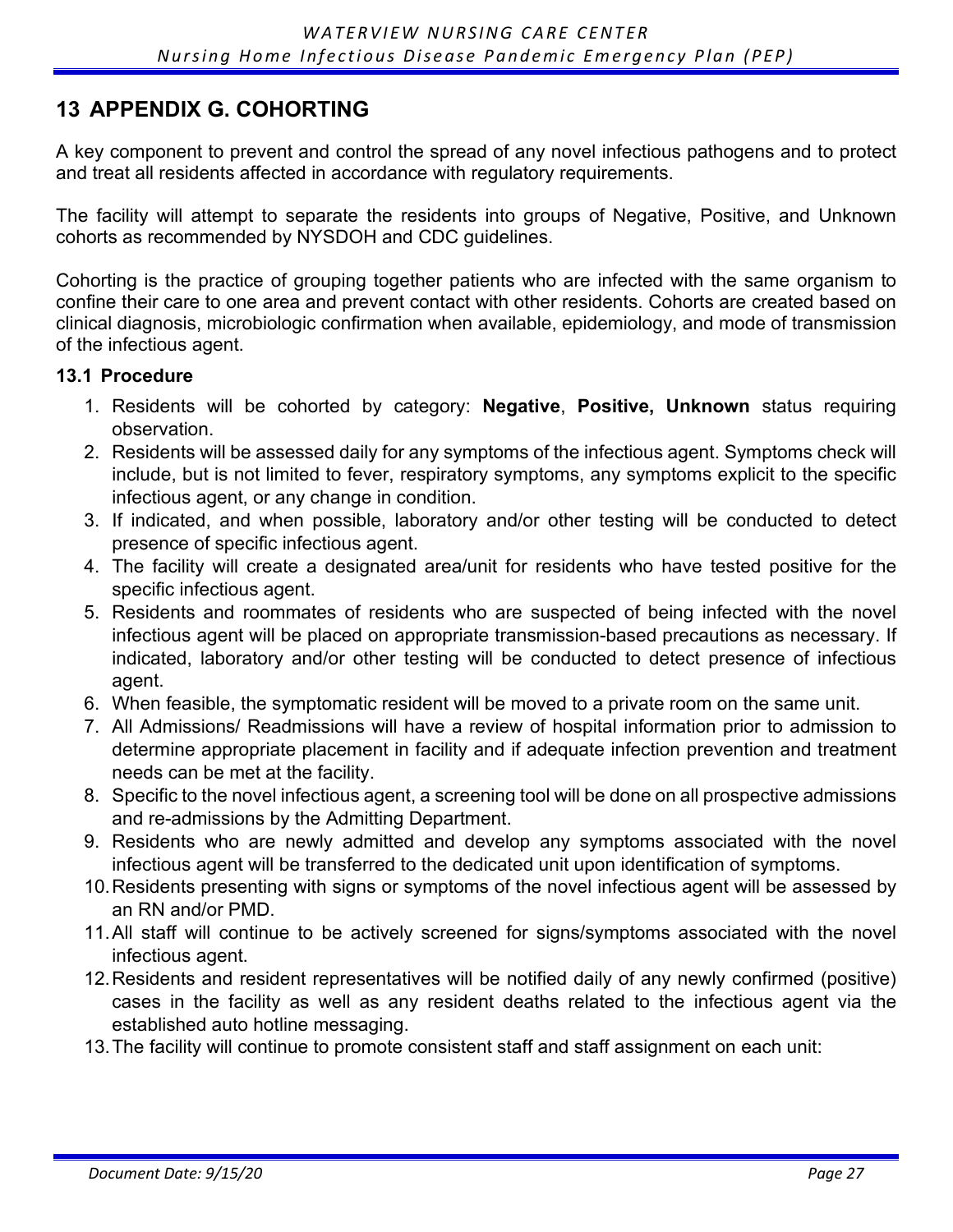- The staffing coordinator, in conjunction with the DON/RNS, will make every effort to have residents that have been *confirmed* to be infected with the novel infectious agent to be grouped into one assignment.
- Every effort will be made to have residents who are *suspected* of being infected with the novel pathogen to grouped into one assignment.
- Every effort will be made to have residents who are *asymptomatic* to be grouped into one assignment.
- 14.Residents who are confirmed of being infected with the novel disease will be placed on appropriate transmission-based precautions and have appropriate signage on their room doors. An isolation cart containing necessary PPEs will be placed outside the room for easy accessibility.
- 15.Should a resident require transfer to another facility/setting, indicate on the Transfer Form the type of infection and type of transmission-based precaution(s) required. Also, relay this information to the transport personnel (e.g. EMTs).

#### **13.2 References:**

CDC. (Updated 2019). 2007 Guidelines for Isolation Precautions: Preventing Transmission of Infectious Agents in Health Care Settings. Taken from: <https://www.cdc.gov/infectioncontrol/pdf/guidelines/isolation-guidelines-H.pdf>

CDC. (4/30/2020). Responding to Coronavirus (Covid-10) in Nursing Homes. Taken from: <https://www.cdc.gov/coronavirus/2019-ncov/hcp/nursing-homes-responding.html>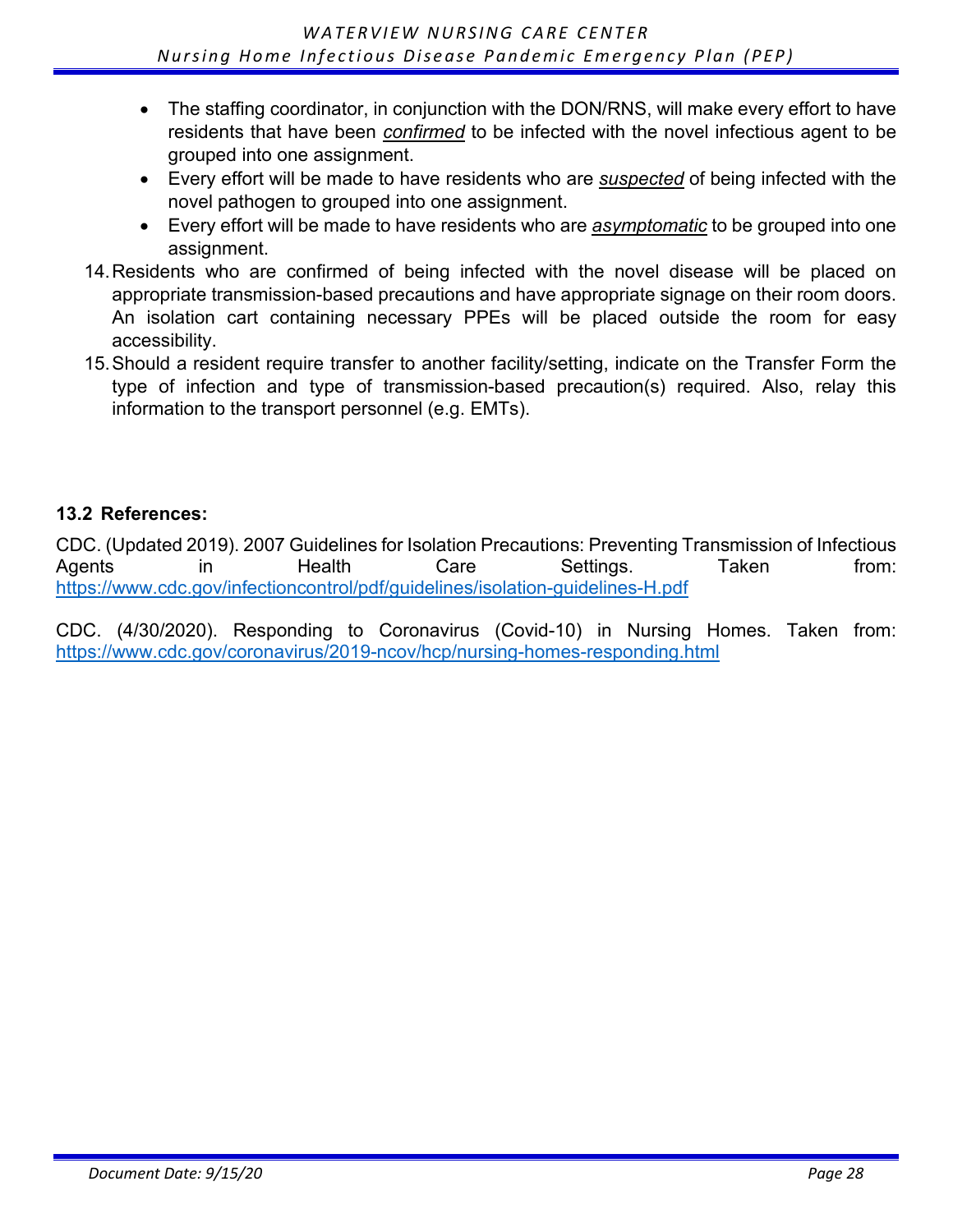### **14 APPENDIX H. DINNING SERVICES DURING A PANDEMIC**

The facility will promote a safe and comfortable meal service for residents to minimize the potential spread of infection and promote quality of meal service to residents. Residents and staff will be provided with education regarding hand hygiene, physical distancing, and any needed monitoring during meal service.

#### **14.1 Procedure**

- 1. Communal dinning may be restricted or suspended on guidance from the CDC or NYSDOH
- 2. Residents on each unit will be reviewed to identify any special care needs during Meal Service.
- 3. Residents who are capable of feeding themselves, and are not at risk for choking will have their meals served in their room.
- 4. Residents who are served meals in their room will be provided with education on the importance of:
	- Performing hand hygiene prior to consuming meal
	- Utilizing the call bell to alert staff of any difficulties while consuming meal (i.e. coughing, difficulty swallowing etc.)
- 5. Caregivers will be educated to assist/provide hand hygiene for all residents prior to meal service and to ensure that the resident's call bell is within reach.
- 6. Residents with specific behavioral or nutritional issues may be brought into the dining room in intervals while maintaining social distancing.
- 7. Residents at risk for choking or on aspiration precautions may be provided meals in the dining room, while seated six feet apart or in a central corridor where they can be observed. Suction machine must be readily available with extension cord and plugged in.
- 8. Residents who require spoon feeding will be served meals last and caregivers will remain with resident and assist with meal consumption.
- 9. Unit assignments will reflect staff members specific responsibilities during meal time:
	- Tray distribution
	- Specific residents to feed
	- Corridors/Hallways to monitor during meal
- 10.Trays will be delivered to units in room order rather than by table number, except for those residents eating in dining room.
- 11.Residents requiring to be hand fed, may eat in the dining room, spaced six apart and caregivers will only feed one resident at a time.
- 12.When necessary, meals may be offered in intervals to allow fewer residents in common areas, and to ensure that the food temperature is maintained within desired range.
- 13.Dining room tables must be sanitized after each meal is completed.
- 14.Representatives will be notified of changes in meal service during a pandemic via Weekly Message.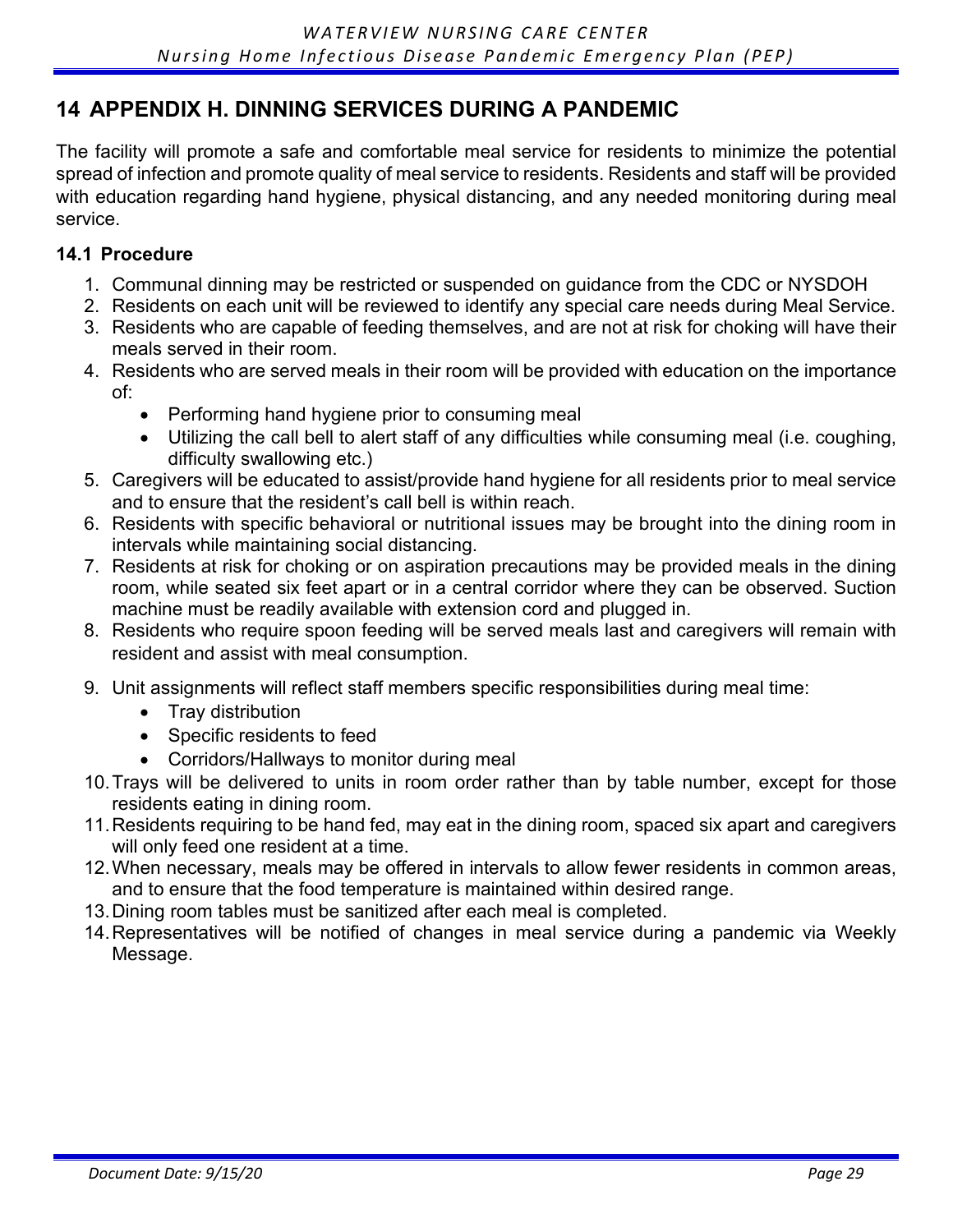### **15 APPENDIX I. RECREATIONAL NEEDS DURING A PANDEMIC**

The facility will promote each residents' highest level of well-being in alignment with State and Federal guidelines restricting group activities during a Pandemic. All measures will be taken to provide individualized activities of choice and to minimize the potential for transmission of the infectious agent.

#### **15.1 Procedure**

- 1. The Activities Director in conjunction with the resident/resident representative and IDT team will identify resident specific activities needs/preferences by interviewing residents and reviewing care plans.
- 2. Residents who cannot be interviewed to elicit a coherent response secondary to cognitive impairment will have individual preferences/needs be ascertained through family interview and IDT knowledge of their preferences.
- 3. A unit list will be made identifying each resident's Therapeutic Recreational needs to include:
	- Contact with loved ones via phone, skype, or facetime.
	- Preference for TV shows and/or movies
	- Music Therapy and Preferences
	- Talking Books and Tapes
	- Arts and Crafts along with specific supplies needed
	- Puzzles and games
	- Manipulative objects for engagement
	- One to one visitation
	- Community outreach Phone calls
- 4. Unit staff will be informed of each resident's recreational needs and/or preferences.
- 5. The Recreation staff will ensure that each resident has adequate materials for recreation as per their preference.
- 6. The Activities Director will provide a calendar and daily timetable for activities to include:
	- Room visits
	- Face Time/Communication with family
	- Set up of talking books and tapes
	- Music Therapy
- 7. The recreational Therapist on each unit will ensure that each resident is participating in recreational preferences and identify and report any problem areas/areas of concern to the IDT.
- 8. Resident Council will be informed of any changes in activities with input as needed.
- 9. If a resident has a specific request, the Activity staff assigned to the unit will notify the Director and IDT team for follow up.
- 10.The resident's Comprehensive Care Plan will be updated and revised as needed to reflect interventions put in place during a pandemic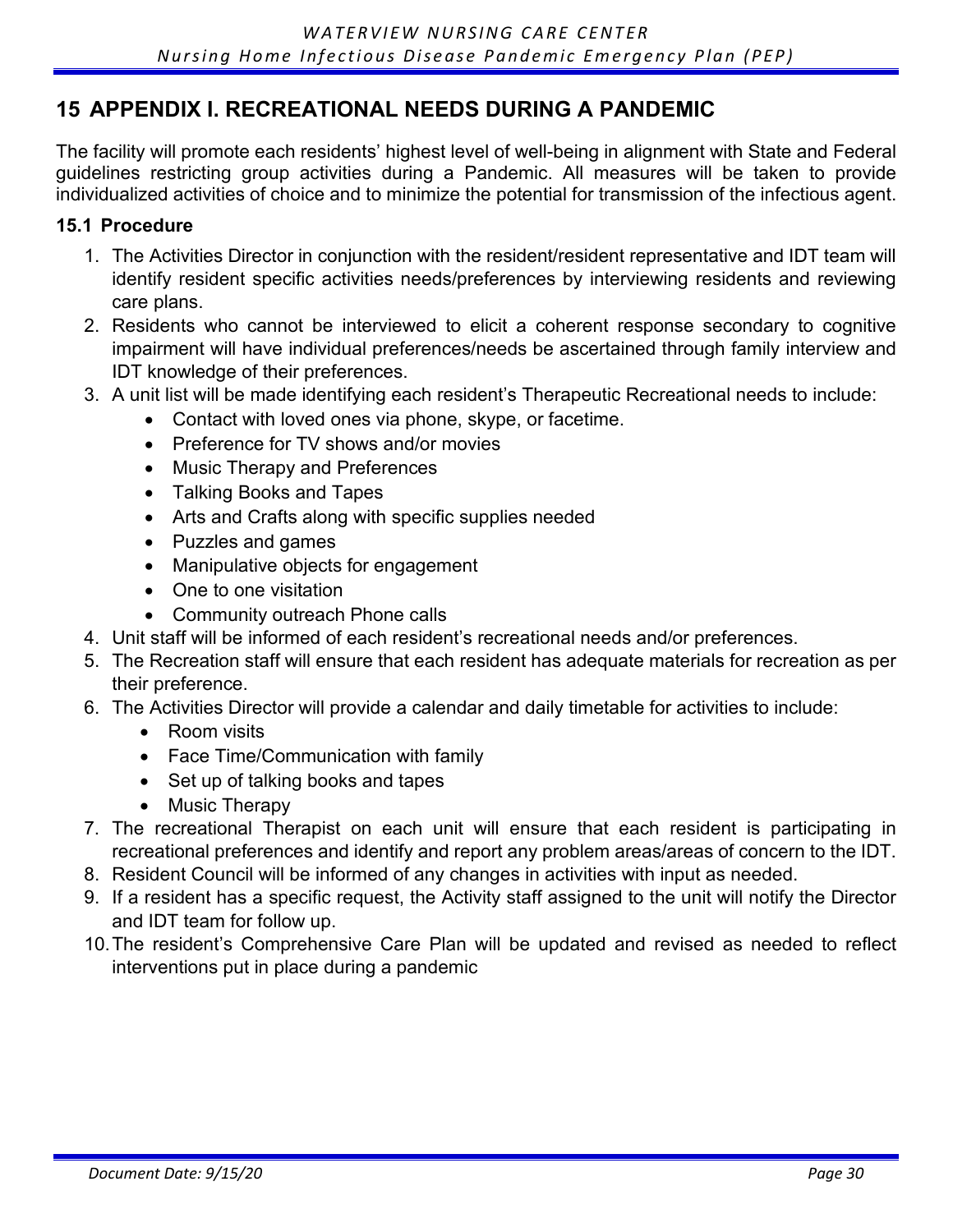### **16 APPENDIX J. RESIDENT AND FAMILY COMMUNICATION**

The facility will make every effort to ensure and facilitate on-going communication between the residents and their loved-ones. The facility will also ensure that the new developments related to the pandemic at the facility (i.e. new positive cases, pandemic related deaths ect.) are communicated to the residents and their families by 5pm following the day they occur.

#### **16.1 Communication between Residents and Loved Ones**

- 1. The facility has purchased a number of tablet communication devices which will be used according to the residents needs to contact their loved ones.
- 2. Families/Friends will be notified about the facilities video-call capabilities and will be encouraged to coordinate with the activities department for communication with their loved ones.
- 3. Electronic devices will be disinfected with acceptable in-house sanitizers every after each use by the resident/patient.
- 4. Residents will also be encouraged to use their own personal devices to communicate with their loved ones.
- 5. Although, the facility activity staff will take charge in these procedures, they have limited clinical knowledge in providing the medical status of a resident and any concerned family member or guardian may need to contact and speak to a clinician or any other member of our team. Family members will be encouraged to either call the facilities main number to make their request and a member of the clinical team will make every effort to contact them before the end of the day
- 6. Families will also be encouraged to leave message on the information hotline where they will be responded to within 24 hours.
- 7. The above guidelines will be communicated to the residents at their council meetings, periodically by activity staff and via PA announcements
- 8. The above guidelines will be communicated to the family members via phone calls, mail, social media posts and the facilities website.

#### **16.2 Communication between the Facility and Resident/Family Members**

- 1. The facility will establish a Hotline in order to communicate information to residents and family members
- 2. The hot line will be updated with any new staff or resident pandemic positive cases, deaths or three or more residents or staff with new-onset of respiratory symptoms occurring within 72 hours of each other by 5pm the following day
- 3. Family members will be notified of this via mail, phone, social media posts and the facility's website.
- 4. Residents will be notified of this at their council meetings, periodically by activity staff and via PA announcements
- 5. The resident council president will also be informed any new pandemic positive resident or new pandemic related deaths by 5pm the next calendar day. The resident will be notified via PA system to contact the council president for updates.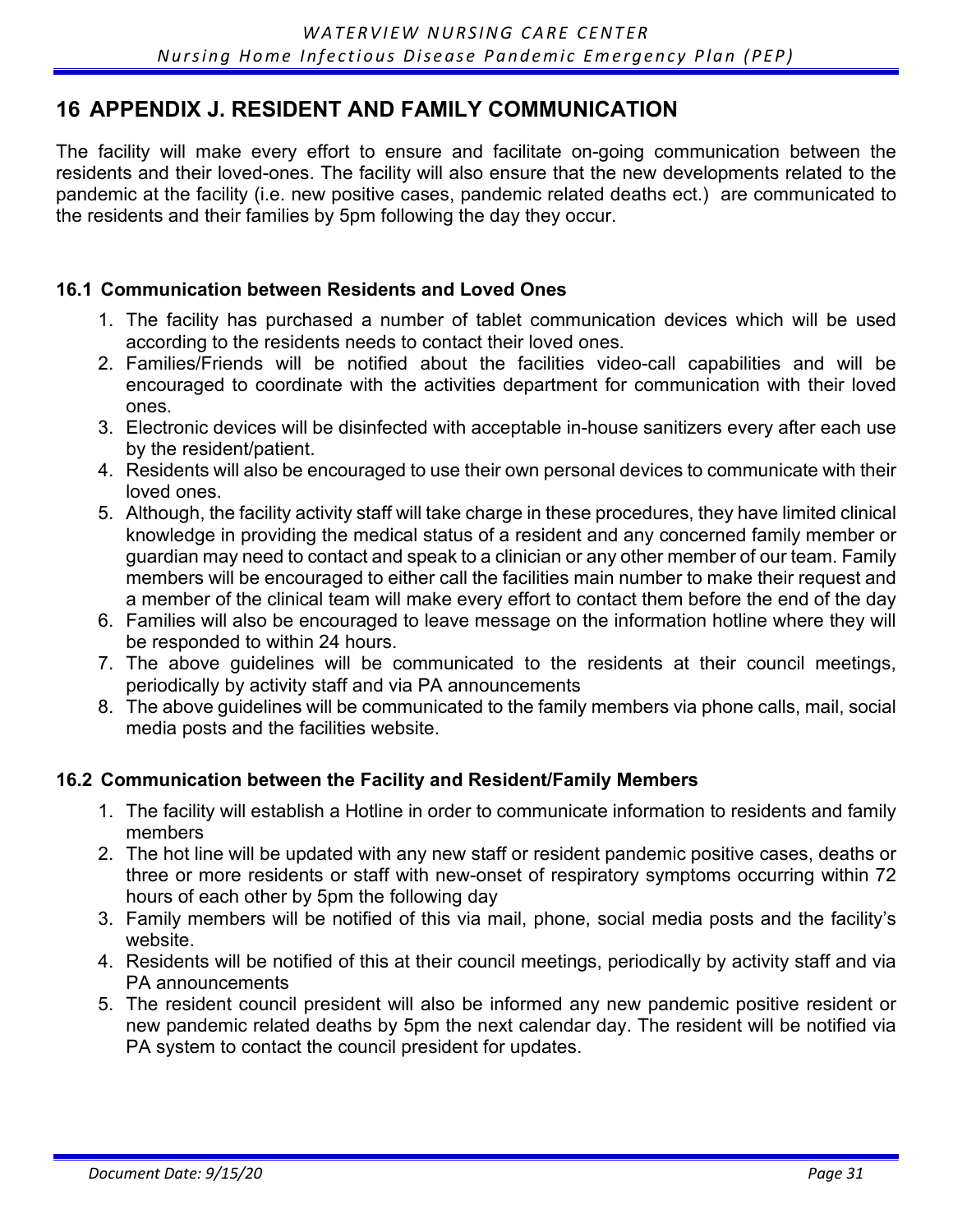### **17 APPENDIX K. BEDHOLD DURING A PANDEMIC**

During a pandemic, the facility will readmit hospitalized residents safely in accordance with Federal and NYS Bed Reservation Guidance NYS code 415.3 and CMS code 483.15(d). as well as all State and Federal Infection prevention and control regulations.

#### **17.1 PROCEDURE**

- 1) The facility, in accordance with New York State Regulations, will reserve a bed for a resident who had been transferred to the hospital, providing the conditions below are met:
	- The facility will be able to provide the care for the resident at the time of readmission. This includes clinical treatment and/or management of infectious diseases as well as provision of appropriate transmission-based precautions.
	- The facility has the ability to group residents into appropriate cohorts.
	- The facility has an available bed in an area that can provide for residents recovering from an infectious disease.
- 2) Prior to readmission, the Director of Nursing/Designee will review hospital records to determine individual resident care needs. If needed a call will be placed to transferring hospital to clarify any clinical needs and/or concerns.
- 3) Prior to readmission, Unit Charge nurse will be informed of readmission and any specific isolation and cohorting needs of the resident.
- 4) For any transfers across care transitions, the RNS will document Infection status on transfer form and notify ambulance/EMT as needed.
- 5) If the facility cannot care for the resident based on needs, the Administrator/designee will contact the NYSDOH for guidance and inform hospital and resident representative of status.

\*All Medicare or Medicaid nursing home eligible residents on leave due to hospitalization, and requiring skilled nursing facility services, will be given priority readmission for the next available bed in a semi-private room. If the facility determines that a resident who has transferred with an expectation of returning to the facility, cannot return, the appropriate discharge procedures will be followed.